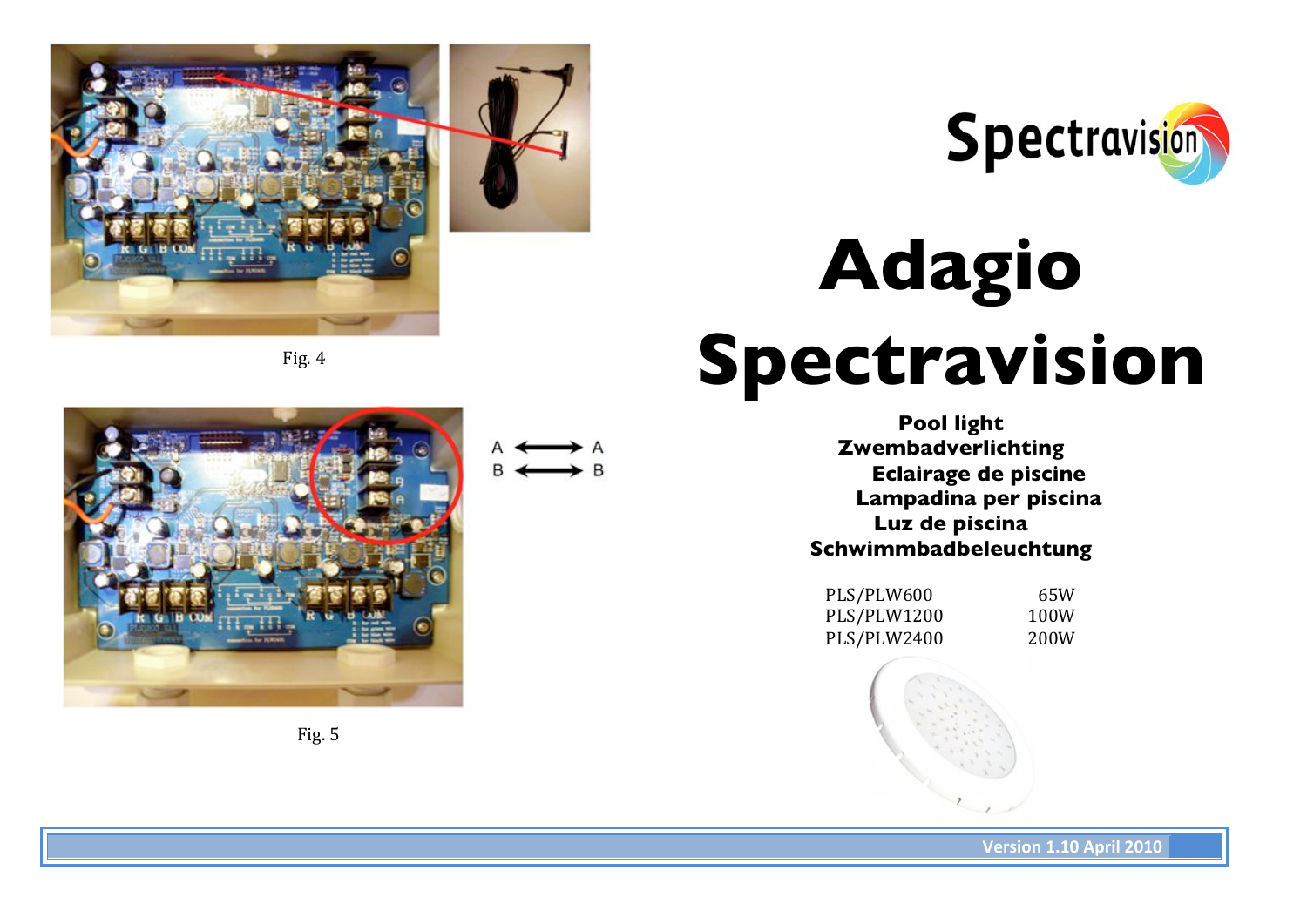





**PLS2400** 



S1 S2 S3 PLSxxx ON ON ON PLWxxx OFF OFF OFF

Fig. 3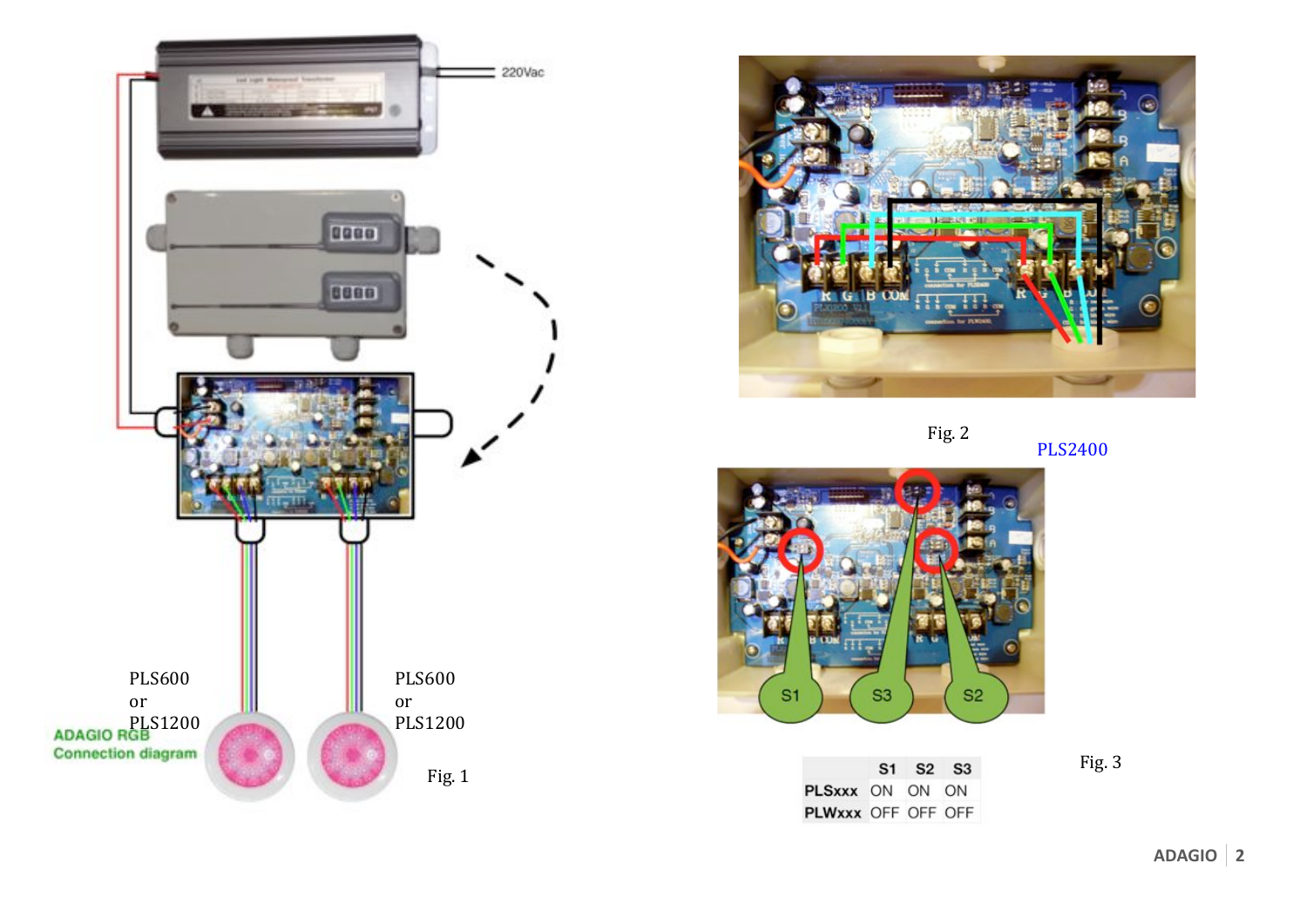



**PLW2400** 

Fig. 7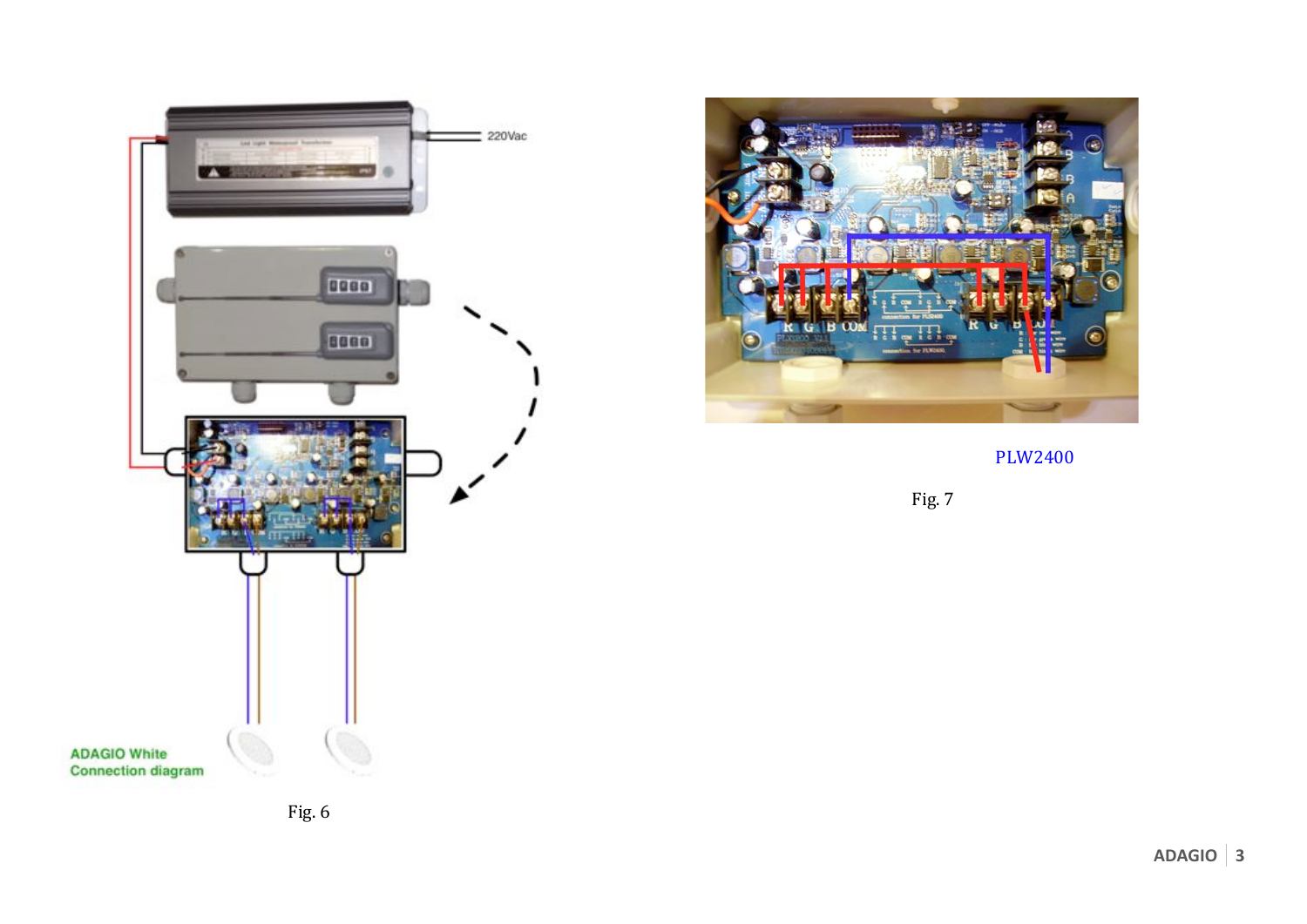| Table 1                    |                            |  |                    | Tabel 2                      |  |
|----------------------------|----------------------------|--|--------------------|------------------------------|--|
| 7 fixed color programs     |                            |  |                    | 7 vaste kleurprogrammas      |  |
| Deep blue see              | Deep blue                  |  | Deep blue see      | Diep blauw                   |  |
| Daylight blue              | Bright-blue brilliance     |  | Daylight blue      | <b>Blilliant blauw</b>       |  |
| Sunset<br>Love is in the   | Orange gleam               |  | Sunset             | Oranje gloed                 |  |
| air                        | Soft red                   |  | Love is in the air | Zacht rood                   |  |
| Forest spring              | Fresh green                |  | Forest spring      | Fris groen                   |  |
| Think pink                 | Lilac and pink             |  | Think pink         | Lila en roze                 |  |
| Sunshine<br>Combination of | Warm yellow                |  | Sunshine           | Warm geel                    |  |
| 7                          | 7 fixed colors in sequence |  | Combination of 7   | 7 vaste kleuren in sequentie |  |
|                            | 4 surprising animations    |  |                    | 4 verrassende animaties      |  |
| Jungle                     | Safari colors              |  | Jungle             | Safari kleuren               |  |
| Voodoo                     | Somber shades              |  | Voodoo             | Donkere tinten               |  |
| Disco                      | Swirling and flashy colors |  | Disco              | Spetterend en flashy         |  |
| Party                      | Swinging mood              |  | Party              | Snelle animatie              |  |
| 3 choices of white         |                            |  |                    | 3 keuzes voor wit            |  |
| Sun white                  | Summer daylight            |  | Sun white          | Zomer's daglicht             |  |
| Neutral white              | Sober white                |  | Neutral white      | Sober wit                    |  |
| Warm white                 | Warm and soft white        |  | Warm white         | Warm en zacht wit            |  |

| Tableau 3                  |                                    |                           |                    | Lista 4            |  |
|----------------------------|------------------------------------|---------------------------|--------------------|--------------------|--|
| <b>7 couleurs fixes</b>    |                                    |                           | 7 colori fissi     |                    |  |
| Deep blue see              | Bleu profond                       |                           | Deep blue see      | BI                 |  |
| Daylight blue              | Bleu clair                         |                           | Daylight blue      | Brillantezza       |  |
| Sunset<br>Love is in the   | Reflets orange                     |                           | Sunset             | <b>Rifless</b>     |  |
| air                        | Rouge doux                         |                           | Love is in the air | R                  |  |
| Forest spring              | Vert frais                         |                           | Forest spring      | Verde ri           |  |
| Think pink                 | Lilas et rose                      |                           | Think pink         |                    |  |
| Sunshine<br>Combination of | Jaune chaud<br>7 couleurs fixes en |                           | Sunshine           | C                  |  |
|                            | séquence                           |                           | Combination of 7   | 7 colori fissi in  |  |
| 4 animations surprenantes  |                                    | 4 animazioni sorprendenti |                    |                    |  |
| Jungle                     | Couleurs safari                    |                           | Jungle             | C                  |  |
| Voodoo                     | Ombres sombres                     |                           | Voodoo             | O                  |  |
| Disco                      | Couleurs tourbillonnantes          |                           | <b>Disco</b>       | Colori circolari e |  |
| Party                      | Ambiance swing                     |                           | Party              | Atmos              |  |
| 3 choix de blanc           |                                    |                           |                    | 3 tipi di bianco   |  |
| Sun white                  | Lumière du jour estivale           |                           | Sun white          | Luce di            |  |
| Neutral white              | Blanc sobre                        |                           | Neutral white      | Bia                |  |
| Warm white                 | Blanc chaud et doux                |                           | Warm white         | Bianco cal         |  |
|                            |                                    |                           |                    |                    |  |

| Table 1                   |                            |                         | Tabel 2                      |  |
|---------------------------|----------------------------|-------------------------|------------------------------|--|
| 7 fixed color programs    |                            | 7 vaste kleurprogrammas |                              |  |
| Deep blue see             | Deep blue                  | Deep blue see           | Diep blauw                   |  |
| Daylight blue             | Bright-blue brilliance     | Daylight blue           | <b>Blilliant blauw</b>       |  |
| Sunset<br>Love is in the  | Orange gleam               | Sunset                  | Oranje gloed                 |  |
| air                       | Soft red                   | Love is in the air      | Zacht rood                   |  |
| Forest spring             | Fresh green                | Forest spring           | Fris groen                   |  |
| Think pink                | Lilac and pink             | Think pink              | Lila en roze                 |  |
| Sunshine<br>ombination of | Warm yellow                | Sunshine                | Warm geel                    |  |
| 7                         | 7 fixed colors in sequence | Combination of 7        | 7 vaste kleuren in sequentie |  |
|                           | 4 surprising animations    | 4 verrassende animaties |                              |  |
| Jungle                    | Safari colors              | Jungle                  | Safari kleuren               |  |
| Voodoo                    | Somber shades              | Voodoo                  | Donkere tinten               |  |
| <b>Disco</b>              | Swirling and flashy colors | <b>Disco</b>            | Spetterend en flashy         |  |
| Party                     | Swinging mood              | Party                   | Snelle animatie              |  |
| 3 choices of white        |                            |                         | 3 keuzes voor wit            |  |
| Sun white                 | Summer daylight            | Sun white               | Zomer's daglicht             |  |
| Neutral white             | Sober white                | Neutral white           | Sober wit                    |  |
| Warm white                | Warm and coft white        | Warm white              | Warm on zacht wit            |  |

|                            | Tableau 3                          |                    | Lista 4                       |
|----------------------------|------------------------------------|--------------------|-------------------------------|
|                            | <b>7 couleurs fixes</b>            |                    | 7 colori fissi                |
| Deep blue see              | Bleu profond                       | Deep blue see      | Blu profondo                  |
| Daylight blue              | Bleu clair                         | Daylight blue      | Brillantezza blu chiaro       |
| Sunset<br>Love is in the   | Reflets orange                     | Sunset             | Riflessi arancioni            |
| air                        | Rouge doux                         | Love is in the air | Rosso tenue                   |
| Forest spring              | Vert frais                         | Forest spring      | Verde rinfrescante            |
| Think pink                 | Lilas et rose                      | Think pink         | Lilla e rosa                  |
| Sunshine<br>combination of | Jaune chaud<br>7 couleurs fixes en | Sunshine           | Giallo caldo                  |
| 7                          | séquence                           | Combination of 7   | 7 colori fissi in sequenza    |
|                            | 4 animations surprenantes          |                    | 4 animazioni sorprendenti     |
| Jungle                     | Couleurs safari                    | Jungle             | Colori safari                 |
| Voodoo                     | Ombres sombres                     | Voodoo             | Ombre scure                   |
| Disco                      | Couleurs tourbillonnantes          | Disco              | Colori circolari e sgargianti |
| Party                      | Ambiance swing                     | Party              | Atmosfera swing               |
| 3 choix de blanc           |                                    |                    | 3 tipi di bianco              |
| Sun white                  | Lumière du jour estivale           | Sun white          | Luce diurna estiva            |
| Neutral white              | Blanc sobre                        | Neutral white      | Bianco sobrio                 |
| Warm white                 | Blanc chaud et doux                | Warm white         | Bianco caldo e tenuo          |

| <b>Tabelle 6</b>                                    |                                 | Lista 5                                 |                                 |  |
|-----------------------------------------------------|---------------------------------|-----------------------------------------|---------------------------------|--|
| <b>7 fixierte Farben</b>                            |                                 |                                         | 7 colores fijos                 |  |
| Dunkelblau                                          | Deep blue see                   | Azul intenso                            | Deep blue see                   |  |
| <b>Brillantes hellblau</b>                          | Daylight blue                   | Azul brillante                          | Daylight blue                   |  |
| Orangefarbenes Glimmern                             | Sunset<br>Love is in the        | Naranja                                 | Sunset<br>Love is in the        |  |
| Hellrot                                             | air                             | Rojo suave                              | air                             |  |
| Maigrün                                             | Forest spring                   | Verde                                   | Forest spring                   |  |
| Violett und pink                                    | Think pink                      | Lila y rosa                             | Think pink                      |  |
| Warmes gelb<br>Abfolge von 7 festgelegten<br>Farben | Sunshine<br>Combination<br>of 7 | Amarillo cálido                         | Sunshine<br>Combination<br>of 7 |  |
|                                                     |                                 | 7 colores fijos en secuencia            |                                 |  |
| 4 Überraschende Animationen                         |                                 |                                         | 4 animaciones sorprendentes     |  |
| Safarifarben                                        | Jungle                          | Colores safari                          | Jungle                          |  |
| Schatten                                            | Voodoo                          | Tonos sombríos<br>Colores en remolino y | Voodoo                          |  |
| Glitzernde Farben                                   | Disco                           | brillando                               | Disco                           |  |
| Stimmungsvoll                                       | Party                           | Ambiente festivo                        | Party                           |  |
| 3 verschiedene Weißtöne                             |                                 | <b>3 blancos diferentes</b>             |                                 |  |
| Sommerliches Tageslicht                             | Sun white                       | Blanco día                              | Sun white                       |  |
| Reinweiß                                            | Neutral white                   | Blanco natural                          | Neutral white                   |  |
| Warmes und weiches weiß                             | Warm white                      | Blanco cálido                           | Warm white                      |  |

| Violett und pink                                    | Think pink                      | la y rosa              |
|-----------------------------------------------------|---------------------------------|------------------------|
| Warmes gelb<br>Abfolge von 7 festgelegten<br>Farben | Sunshine<br>Combination<br>of 7 | llo cálido<br>ecuencia |
| 4 Überraschende Animationen                         |                                 |                        |
| Safarifarben                                        | Jungle                          | es safari              |
| Schatten                                            | Voodoo                          | sombríos<br>molino y   |
| Glitzernde Farben                                   | Disco                           | brillando              |
| Stimmungsvoll                                       | Party                           | e festivo              |
| 3 verschiedene Weißtöne                             |                                 |                        |
| Sommerliches Tageslicht                             | Sun white                       | lanco día              |
| Reinweiß                                            | Neutral white                   | o natural              |
| Warmes und weiches weiß                             | Warm white                      | co cálido              |
|                                                     |                                 |                        |

Hellrot<br>Maigrün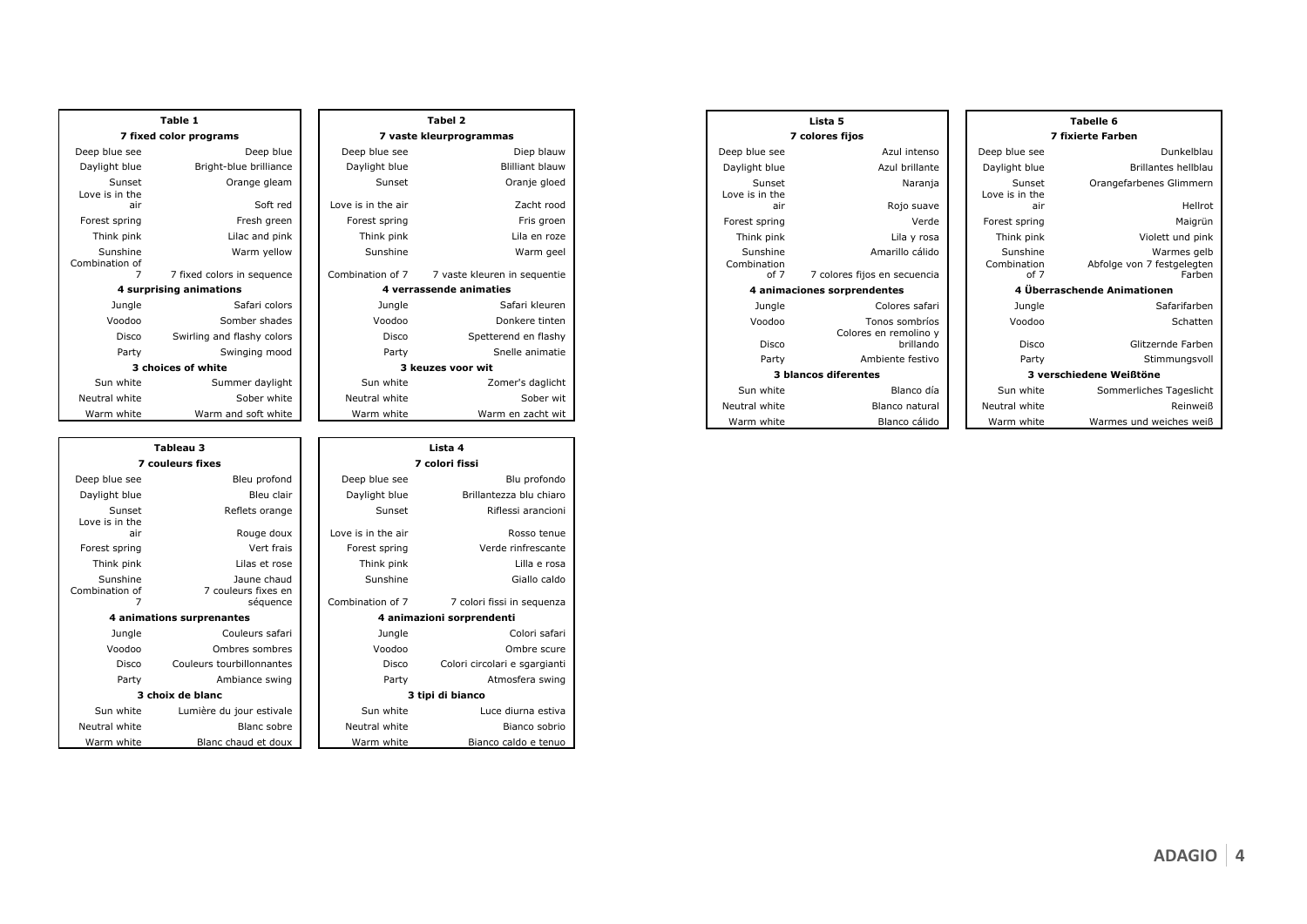| ADAGIO RGB - Installation & instruction manual ---------------------- 6 |  |
|-------------------------------------------------------------------------|--|
| ADAGIO White - Installation & instruction manual -------------------- 7 |  |

| ADAGIO RGB - Installatie & instructie handleiding -------------------- 8 |  |
|--------------------------------------------------------------------------|--|
| ADAGIO Wit - Installatie & instructie handleiding -------------------- 9 |  |

| ADAGIO RGB - Manuel d'installation & instructions ------------------ 10 |  |
|-------------------------------------------------------------------------|--|
| ADAGIO Blanc - Manuel d'installation & instructions ---------------- 11 |  |

| ADAGIO RGB - Manuale d'installazione & istruzioni ------------------ 12 |  |
|-------------------------------------------------------------------------|--|
| ADAGIO Bianco - Manuale d'installazione & istruzioni --------------- 13 |  |

| ADAGIO RGB - Instalación y manual de instrucciones ---------------- 14 |  |
|------------------------------------------------------------------------|--|
| ADAGIO Blanco - Instalación y manual de instrucciones ------------- 15 |  |

ADAGIO RGB - Installations- und Betriebsanleitung ------------------- 16 ADAGIO WEISSE - Installations- und Betriebsanleitung ------------- 17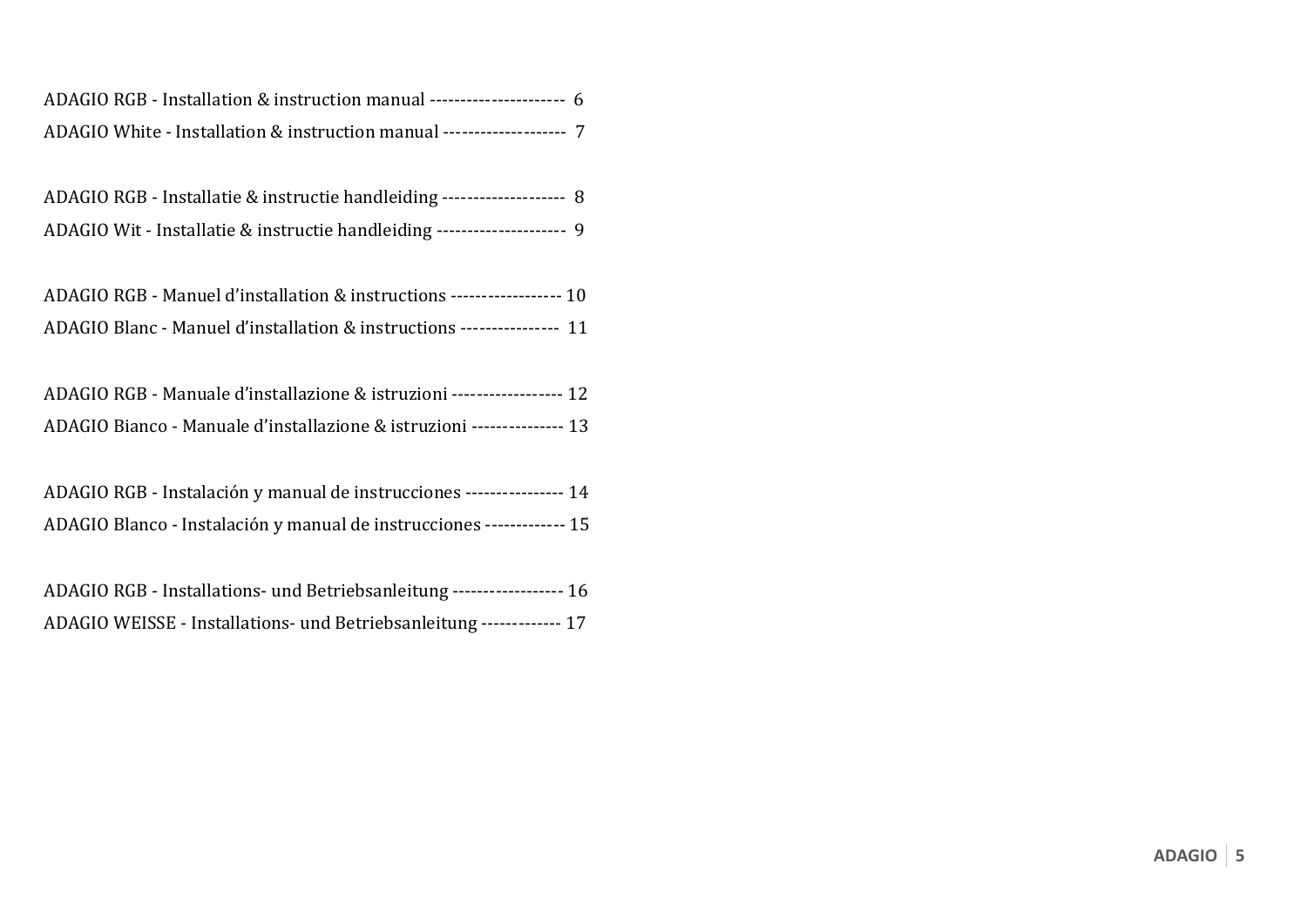## **ADAGIO RGB - Installation & instruction manual**

| <b>Models</b>  | <b>Power</b> | Lumen * | # LED's | <b>Dimensions</b>   |
|----------------|--------------|---------|---------|---------------------|
| <b>PLS600</b>  | 65W          | 1192 lm | 16      | 12 cm $\varnothing$ |
| <b>PLS1200</b> | 100W         | 1788 lm | 24      | 21 cm $\oslash$     |
| <b>PLS2400</b> | 200W         | 3576 lm | 48      | 21 cm $\varnothing$ |

*\* Specified at maximum 33°C water temperature*

Completely water proof, IPx8 protection level

Thickness: only 21mm

Powered by separate power box PLX1200 over 4-wire 4 meter rubber cable Bulb life of 30.000 hours

#### **Installation:**

Can be installed in any 1,5" water inlet

#### **Precautions:**

ALWAYS use with PLX1200 power box, NEVER with transformer Maximum allowable water temperature: 33°C Never to be used outside the water

#### **Instructions and use:**

The SPECTRAVISION light is a high technology electronic controlled light based on white powerLED's creating a natural white color in the swimming pool.

*The warranty of this product will be void when instructions for use and installation are not followed correctly. No warranty when the lights are used outside the water.*

#### **Electrical connections:**

**ATTENTION**: reversing the polarity of the output power or not following the color scheme of the wiring of the light, can result in serious damage to the light and will void warranty.

#### **Electrical connection of transformer to PLX1200 power box (Fig. 1):**

The PLX1200 connects to the 26V power output of the power box. Connect the RED wire to the +26V terminal and the BLACK wire to GND terminal.

The PLX1200 has two separate outputs for ADAGIO lights. Each of these outputs can be connected to a PLS600 or a PLS1200 light **(Fig. 1)**.

Each output has 4 different screw terminals to connect the ADAGIO light:

- the RED wire of the ADAGIO light has to be connected to the R terminal
- the GREEN wire of the ADAGIO light has to be connected to the G terminal
- the BLUE wire of the ADAGIO light has to be connected to the B terminal
- the BLACK wire of the ADAGIO light has to be connected to the COM terminal

**Only one single PLS2400 can be connected to this power box (Fig 2)**. In this case, the terminals of both outputs need to be connected in parallel:

#### $\leq$ R with R> $\leq$ G with G> $\leq$ B with B> $\leq$ COM with COM>

as indicated on the board. Straps are included.

**Always check the DIP switch settings (Fig. 3) BEFORE turning on the power to avoid damaging the light and to void warranty.**

#### **Remote control PLXREM (Fig.4)**

An *optional* remote control is available. It consist of two handheld controllers, a radio module, an external antenna and 10 meter extension cable.

This module has to be plugged in the upper connector (see arrow). The handheld controller has 4 buttons: an ON/OFF button to turn the lights ON or OFF the arrow buttons for scrolling through the different color programs **(Table 1)** the WHITE button to select the desired choice of white

The antenna cable needs to be plugged into the RF connector on the module. Install the antenna outside (the technical room) to improve signal reception.

#### **Synchronizing two or more PLX1200 power boxes (Fig. 5)**

Synchronization of multiple lights (or multiple power boxes) is obtained by connecting the AB terminals between the different boxes:  $\leq$  A with A $>$  and  $\leq$ B with B $>$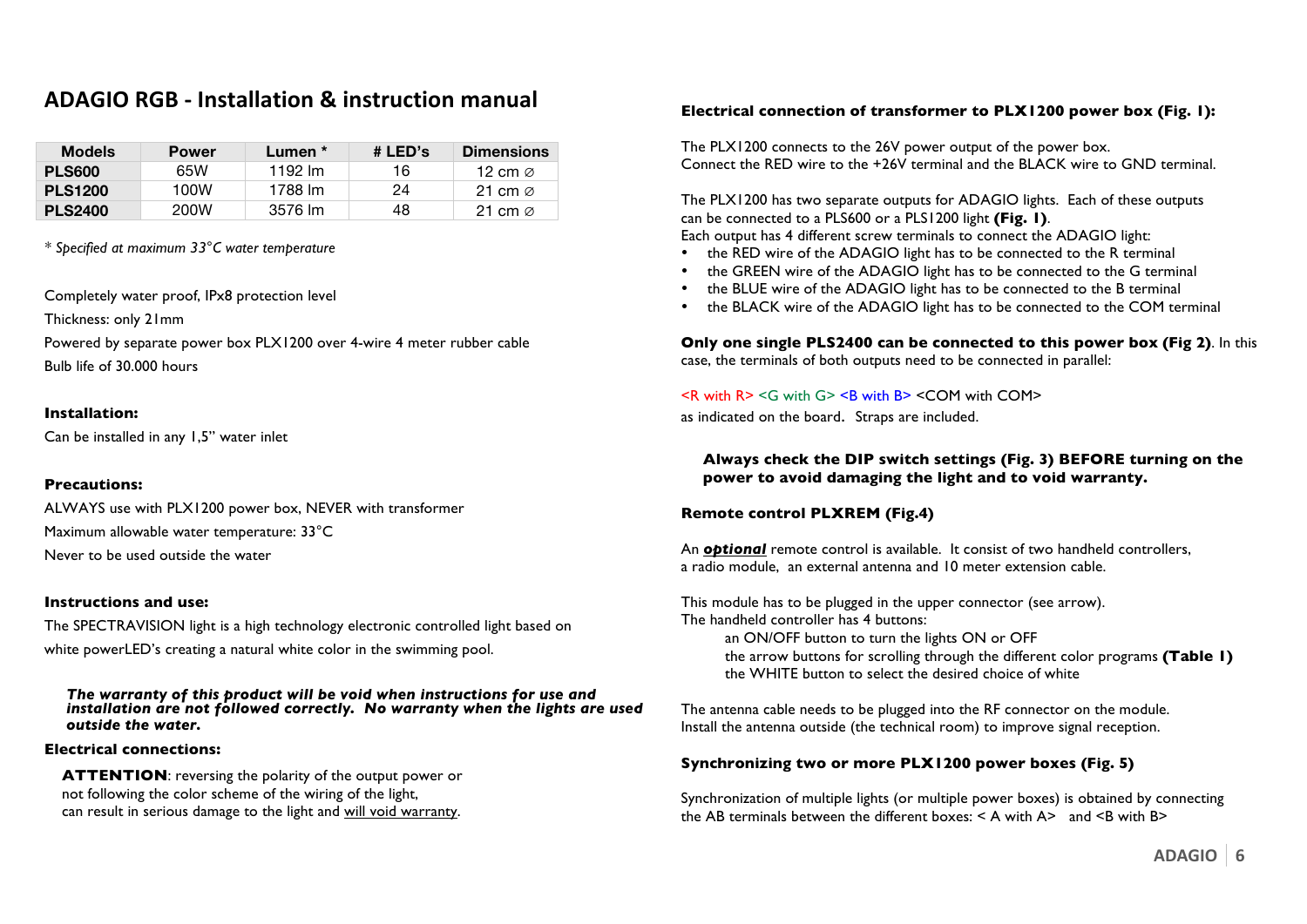## **ADAGIO White - Installation & instruction manual**

| <b>Models</b>  | <b>Power</b> | Lumen * | # LED's | <b>Dimensions</b>   |
|----------------|--------------|---------|---------|---------------------|
| <b>PLW600</b>  | 65W          | 2016 lm | 16      | 12 cm $\varnothing$ |
| <b>PLW1200</b> | 100W         | 4032 lm | 24      | 21 cm $\alpha$      |
| <b>PLW2400</b> | 200W         | 8064 lm | 48      | 21 cm $\varnothing$ |

*\* Specified at maximum 33°C water temperature*

Completely water proof, IPx8 protection level

Thickness: only 21mm

Powered by separate power box PLX1200 over 2-wire 4 meter rubber cable Bulb life of 30.000 hours

#### **Installation:**

Can be installed in any 1,5" water inlet

#### **Precautions:**

ALWAYS use with PLX1200 power box, NEVER with transformer Maximum allowable water temperature: 33°C Never to be used outside the water

#### **Instructions and use:**

The SPECTRAVISION light is a high technology electronic controlled light based on white powerLED's creating a natural white color in the swimming pool.

*The warranty of this product will be void when instructions for use and installation are not followed correctly. No warranty when the lights are used outside the water.*

#### **Electrical connections:**

**ATTENTION**: reversing the polarity of the output power or not following the color scheme of the wiring of the light, can result in serious damage to the light and will void warranty.

#### **Electrical connection of transformer to PLX1200 power box (Fig. 6):**

The PLX1200 connects to the 26V power output of the power box. Connect the RED wire to the +26V terminal and the BLACK wire to GND terminal.

The PLX1200 has two separate outputs for ADAGIO lights. Each of these outputs can be connected to a PLW600 or a PLW1200 light **(Fig. 6)**. Each output has 4 different screw terminals to connect the ADAGIO light:

- the BLUE wire of the ADAGIO light has to be connected to the B terminal
- the BROWN wire of the ADAGIO light has to be connected to the COM terminal
- The R G and B terminals need to be bridged together

**Only one single PLW2400 can be connected to this power box (Fig 7)**. In this case, the terminals of both outputs need to be connected in parallel:

#### $\leq$ R with R>  $\leq$ G with G>  $\leq$ B with B>  $\leq$  COM with COM>

as indicated on the board. Straps are included.

**Always check the DIP switch settings (Fig. 3) BEFORE turning on the power to avoid damaging the light and to void warranty.**

#### **Remote control PLXREM (Fig.4)**

An *optional* remote control is available. It consist of two handheld controllers, a radio module, an external antenna and 10 meter extension cable.

This module has to be plugged in the upper connector (see arrow). The handheld controller has 4 buttons: an ON/OFF button to turn the lights ON or OFF the arrow buttons control the light intensity of the white ADAGIO the WHITE button is not used for white ADAGIO

The antenna cable needs to be plugged into the RF connector on the module. Install the antenna outside (the technical room) to improve signal reception.

#### **Synchronizing two or more PLX1200 power boxes (Fig. 5)**

Synchronization of multiple lights (or multiple power boxes) is obtained by connecting the AB terminals between the different boxes:  $\leq$  A with A $>$  and  $\leq$ B with B $>$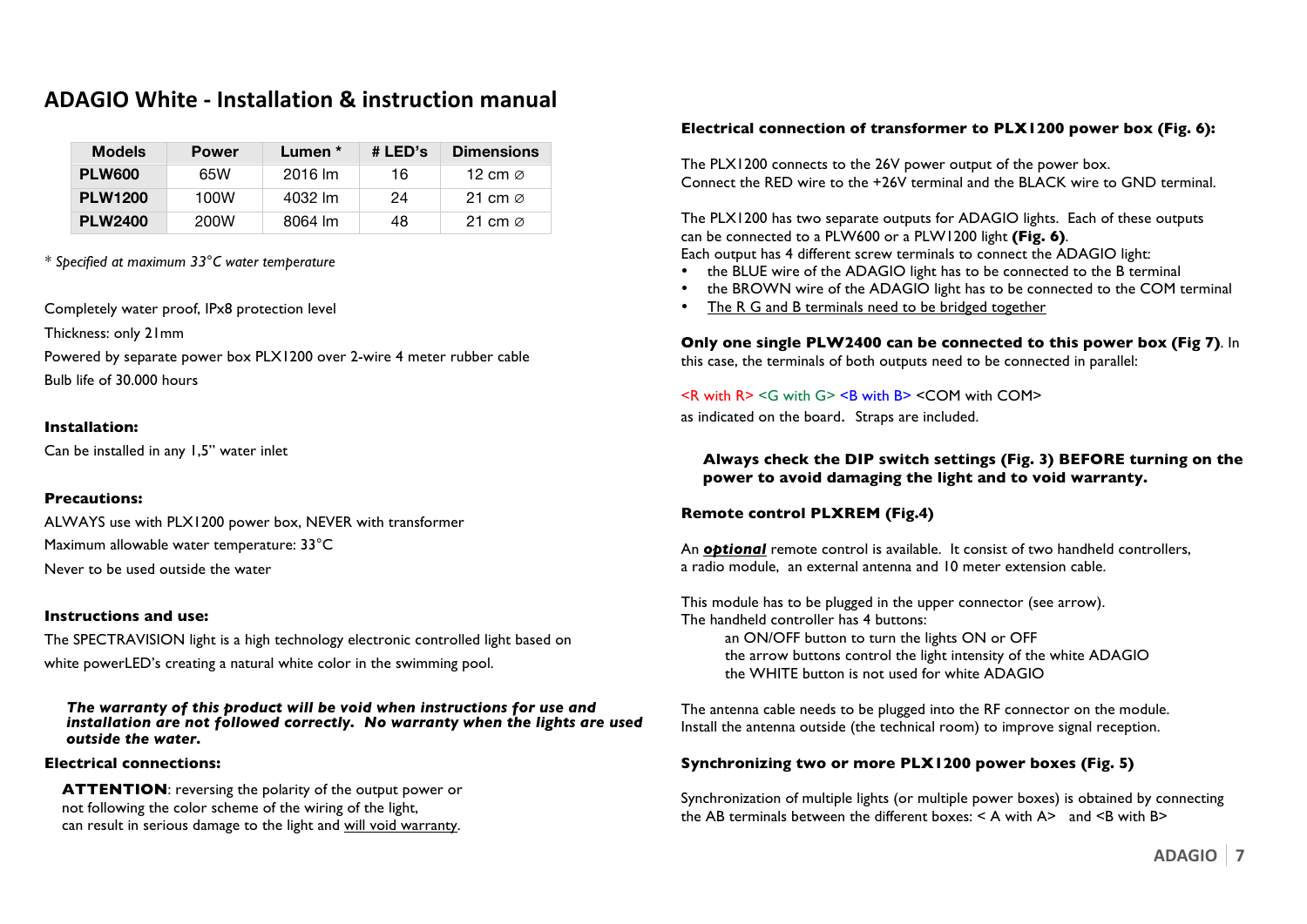## **ADAGIO RGB - Installatie & instructie handleiding**

| <b>Models</b>  | <b>Power</b> | Lumen * | # LED's | <b>Dimensions</b>   |
|----------------|--------------|---------|---------|---------------------|
| <b>PLS600</b>  | 65W          | 1192 lm | 16      | 12 cm $\varnothing$ |
| <b>PLS1200</b> | 100W         | 1788 lm | 24      | 21 cm $\varnothing$ |
| <b>PLS2400</b> | 200W         | 3576 lm | 48      | 21 cm $\varnothing$ |

\* *Bij maximum 33°C water temperatuur*

Volledig waterdicht, IPx8 protectie

Slechts 21mm dik

Aangestuurd door PLX1200 power box over 4-draads 4 meter rubberen kabel Levensduur tot 30.000 uur

#### **Installatie:**

Eenvoudige bevestiging in elke 1,5" water doorvoer

#### **Voorzorgen:**

ALTIJD gebruiken met PLX1200 power box, NOOIT met gewone transformator. Maximaal toegelaten water temperatuur: 33°C

Nooit gebruiken buiten het water

#### Instructies en gebruik:

De ADAGIO lamp is een hoogtechnologisch elektronisch product gebaseerd op powerLED's in drie kleuren: rood, groen and blauw. Met deze drie basis kleuren kan men alle kleuren maken om de ideale sfeer in het zwembad te creëren.

*Garantievoorwaarden kunnen niet toegekend worden indien deze instructies niet correct gevolgd worden. De garantie vervalt eveneens indien niet gebruikt onder water.*

#### **Elektrische aansluiting**

**OPGELET**: omkering van de polariteit van de uitgangen of het niet volgen van de kleuren van de bedrading kunnen de lamp beschadigen, waardoor de garantie komt te vervallen.

#### **Verbinding van de transformator met de PLX1200 power box (Fig. 1):**

de RODE draad met de positieve terminal +26 $V_{DC}$ de ZWARTE draad met de negatieve terminal GND

De PLX1200 heeft twee afzonderlijke uitgangen voor ADAGIO lampen. Elke uitgang kan verbonden worden met één PLS600 of één PLS1200 lamp **(Fig. 1)**. Elke uitgang heeft 4 verschillende aansluitklemmen voor de ADAGIO lamp:

- de RODE draad van de ADAGIO lamp komt aan de R klem
- de GROENE draad van de ADAGIO lamp komt aan de G klem
- de BLAUWE draad van de ADAGIO lamp komt aan de B klem
- de ZWARTE draad van de ADAGIO lamp komt aan de COM klem

**Slechts één enkele PLS2400 kan verbonden worden met de power box** 

**(Fig. 2).** Dan worden de klemmen van beide uitgangen parallel verbonden:

#### <R met R> <G met G> <B met B> <COM met COM>

zoals aangeduid op het bord. Verbindingsdraden worden meegeleverd.

**Controleer steeds de DIP switchen (Fig. 3) VOORALEER de lamp aan te zetten om schade te vermijden. Bij verkeerd gebruik vervalt de garantie.**

#### **Afstandsbediening PLXREM (Fig. 4)**

Een *optionele* afstandsbediening is beschikbaar, bestaande uit 2 handbedieningen, een radiomodule, een externe antenne met 10 verlengkabel.

Deze module wordt ingeplugd in de connector bovenaan (zie pijl). De handbediening heeft 4 knoppen:

de ON/OFF knop om de lampen AAN of UIT te zetten twee PIJLTJES om het gewenste kleurprogramma te kiezen **(Tabel 2)** een WHITE knop voor het gewenste witte licht

De antennekabel wordt verbonden met de RF connector op de module. Installeer de antenne buiten (de technische ruimte) voor een optimale ontvangst.

#### **Synchronisatie van twee of meer PLX1200 power boxen (Fig. 5)**

Synchronisatie van meerdere lampen (of meerdere power boxen) wordt gerealiseerd door de AB klemmen te verbinden tussen de verschillende PLX1200:  $<$  A met A $>$  en  $<$  B met B $>$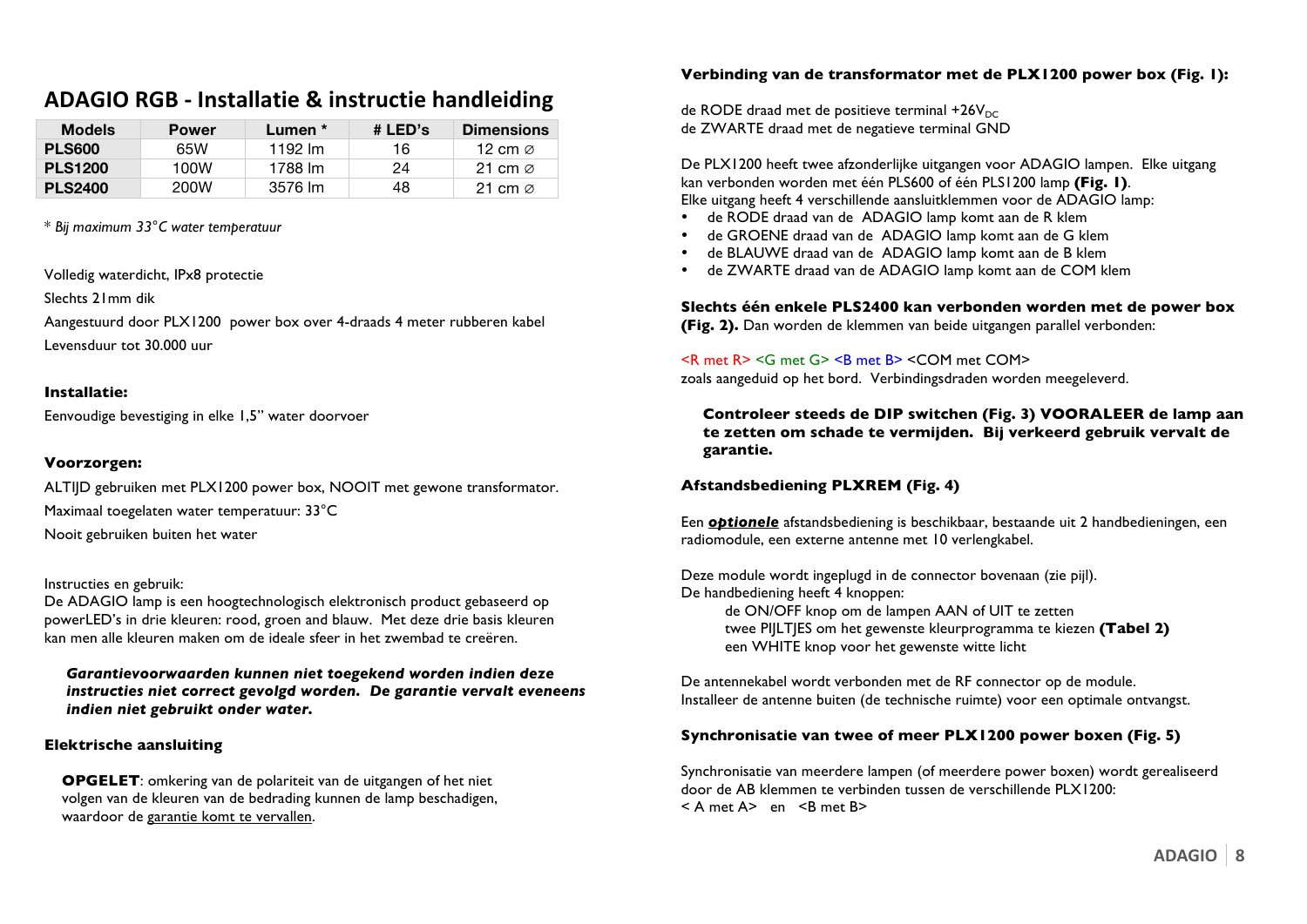## ADAGIO Wit - Installatie & instructie handleiding

| <b>Models</b>  | <b>Power</b> | Lumen * | # LED's | <b>Dimensions</b>   |
|----------------|--------------|---------|---------|---------------------|
| <b>PLW600</b>  | 65W          | 2016 lm | 16      | 12 cm $\varnothing$ |
| <b>PLW1200</b> | 100W         | 4032 lm | 24      | 21 cm $\oslash$     |
| <b>PLW2400</b> | 200W         | 8064 lm | 48      | 21 cm $\varnothing$ |

\* *Bij maximum 33°C water temperatuur*

Volledig waterdicht, IPx8 protectie

Slechts 21mm dik

Aangestuurd door PLX1200 power box over 4-draads 4 meter rubberen kabel Levensduur tot 30.000 uur

#### **Installatie:**

Eenvoudige bevestiging in elke 1,5" water doorvoer

#### **Voorzorgen:**

ALTIJD gebruiken met PLX1200 power box, NOOIT met gewone transformator. Maximaal toegelaten water temperatuur: 33°C

Nooit gebruiken buiten het water

#### Instructies en gebruik:

De ADAGIO lamp is een hoogtechnologisch elektronisch product gebaseerd op powerLED's in drie kleuren: rood, groen and blauw. Met deze drie basis kleuren kan men alle kleuren maken om de ideale sfeer in het zwembad te creëren.

*Garantievoorwaarden kunnen niet toegekend worden indien deze instructies niet correct gevolgd worden. De garantie vervalt eveneens indien niet gebruikt onder water.*

#### **Elektrische aansluiting**

**OPGELET**: omkering van de polariteit van de uitgangen of het niet volgen van de kleuren van de bedrading kunnen de lamp beschadigen, waardoor de garantie komt te vervallen.

#### **Verbinding van de transformator met de PLX1200 power box (Fig. 6):**

de RODE draad met de positieve terminal +26 $V_{DC}$ de ZWARTE draad met de negatieve terminal GND

De PLX1200 heeft twee afzonderlijke uitgangen voor ADAGIO lampen. Elke uitgang kan verbonden worden met één PLW600 of één PLW1200 lamp **(Fig. 6)**. Elke uitgang heeft 4 verschillende aansluitklemmen voor de ADAGIO lamp:

- de BLAUWE draad van de ADAGIO lamp komt aan de B klem
- de BRUINE draad van de ADAGIO lamp komt aan de COM klem
- de R G en B worden samen met elkaar verbonden

**Slechts één enkele PLW2400 kan verbonden worden met de power box** 

**(Fig. 7).** Dan worden de klemmen van beide uitgangen parallel verbonden:

#### <R met R> <G met G> <B met B> <COM met COM>

zoals aangeduid op het bord. Verbindingsdraden worden meegeleverd.

**Controleer steeds de DIP switchen (Fig. 3) VOORALEER de lamp aan te zetten om schade te vermijden. Bij verkeerd gebruik vervalt de garantie.**

#### **Afstandsbediening PLXREM (Fig. 4)**

Een *optionele* afstandsbediening is beschikbaar, bestaande uit 2 handbedieningen, een radiomodule, een externe antenne met 10 verlengkabel.

Deze module wordt ingeplugd in de connector bovenaan (zie pijl). De handbediening heeft 4 knoppen:

de ON/OFF knop om de lampen AAN of UIT te zetten twee PIJLTJES om de intensiteit van het licht te regelen een WHITE knop wordt niet gebruikt

De antennekabel wordt verbonden met de RF connector op de module. Installeer de antenne buiten (de technische ruimte) voor een optimale ontvangst.

#### **Synchronisatie van twee of meer PLX1200 power boxen (Fig. 5)**

Synchronisatie van meerdere lampen (of meerdere power boxen) wordt gerealiseerd door de AB klemmen te verbinden tussen de verschillende PLX1200:  $<$  A met A $>$  en  $<$  R met R $>$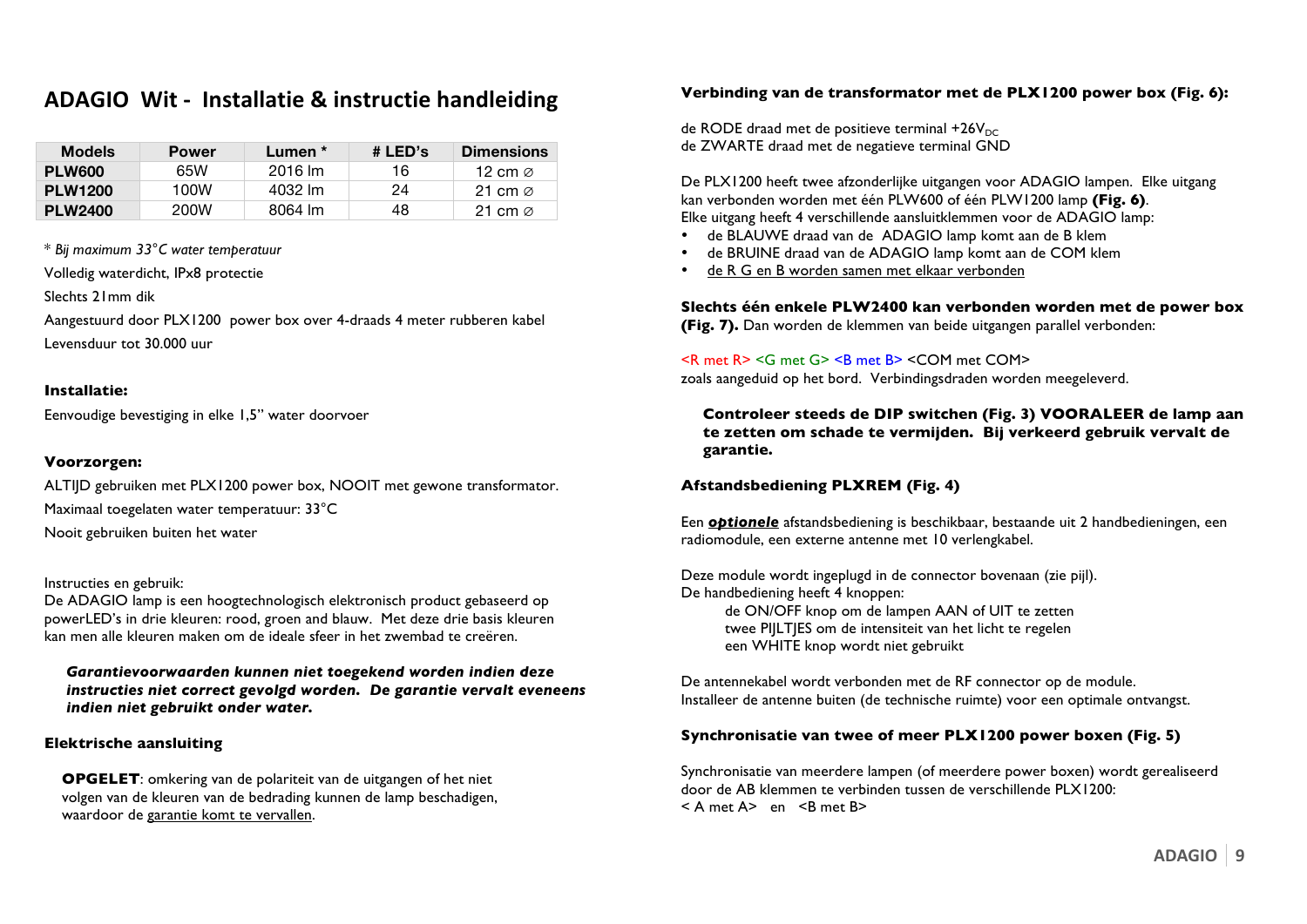## **ADAGIO RGB - Manuel d'installation &**

## **d'instructions**

| <b>Models</b>  | <b>Puissance</b> | Lumen * | # LED's | <b>Dimensions</b>   |
|----------------|------------------|---------|---------|---------------------|
| <b>PLS600</b>  | 65W              | 1192 lm | 16      | 12 cm $\varnothing$ |
| <b>PLS1200</b> | 100W             | 1788 lm | 24      | 21 cm $\varnothing$ |
| <b>PLS2400</b> | 200W             | 3576 lm | 48      | 21 cm $\varnothing$ |

*\* Valeurs spécifiées pour une température maximale de l'eau de 33 °C*

Entièrement étanche, niveau de protection IPx8 Épaisseur : 21 mm Alimentation via boîtier séparé PLX1200 avec câble caoutchouté à 2 fils Durée de vie de la lampe : 30.000 heures

#### **Installation :**

Peut être installé sur toute bouche de refoulement de I 1/2 "

#### **Précaution :**

Utilisez TOUJOURS le boîtier d'alimentation PLX1200 ; n'utilisez JAMAIS un ransformateur quelconque. Température de l'eau : maximum admissible 33 °C Ne jamais utiliser hors de l'eau

#### **Instructions et utilisation :**

La lampe SPECTRAVISION est une lampe de haute technologie contrôlée électroniquement qui utilise des LED blancs dits "de puissance" créant une couleur blanche naturelle dans la piscine.

La garantie de ce produit est annulée si les instructions d'utilisation et *d'installation ne sont pas scrupuleusement respectées. Aucune garantie en cas d'utilisation hors de l'eau.*

#### **Raccordements électriques :**

**ATTENTION**: inverser la polarité des sorties ou ne pas suivre le schéma de raccordement des fils de couleur de la lampe peut endommager la lampe, ce qui annulerait la garantie.

#### **Raccordement du transformateur au boîtier d'alimentation PLX1200 (Fig. 1):**

raccorder le fil ROUGE à la borne positive +26Vpc raccorder le fil NOIR à la borne négative GND

Le PLX1200 se raccorde aux sorties 26V du boîtier d'alimentation.

Le PLX1200 dispose de deux sorties séparées pour les lampes ADAGIO. Chacune de ces sorties peut être raccordée à une PLS600 ou à une PLS1200 **(Fig. 2)**. Chacune de ces sorties a 4 bornes à vis différentes pour raccorder la lampe ADAGIO :

- le fil ROUGE de la lampe ADAGIO doit être raccordé à la borne R
- le fil VERT de la lampe ADAGIO doit être raccordé à la borne G
- le fil BLEU de la lampe ADAGIO doit être raccordé à la borne B
- le fil BRUN de la lampe ADAGIO doit être raccordé à la borne COM

#### **Une seule PLS2400 peut être raccordée à ce boîtier d'alimentation**

**(Fig. 2).** Dans ce cas, les bornes des deux sorties doivent être raccordées en parallèle:

 $\leq R$  avec  $R$   $\leq$   $\leq$  avec  $G$   $\geq$   $\leq$   $R$  avec  $B$   $\leq$   $COM$   $\geq$ tel qu'indiqué sur la carte. Des attaches sont fournies.

**Contrôlez toujours les commutateurs DIP avant d'allumer la lampe pour éviter de l'endommager (Fig. 3). En cas d'utilisation erronée, la garantie est annulée.**

#### **Télécommande PLXREM (Fig. 4)**

Une télécommande est disponible *en option*. Elle est composée de deux commandes manuelles, un module radio, une antenne externe et 10 mètres de câble de rallonge.

Ce module doit être branché dans le connecteur du haut (voir flèche). La télécommande manuelle dispose de 4 boutons :

un bouton ON/OFF pour ALLUMER et ÉTEINDRE les lampes

les boutons fléchés pour faire défiler les différents programmes de couleur **(Tableau 3)** le bouton BLANC n'est pas utilisé pour les lampes ADAGIO blanches

Le câble de l'antenne doit être branché dans le connecteur RF présent sur le module. Installez l'antenne à l'extérieur (de l'espace technique) pour améliorer la réception du signal.

#### **Synchronisation de deux ou plusieurs boîtiers d'alimentation PLX1200 (Fig. 5.)**

La synchronisation de plusieurs lampes (ou de plusieurs boîtiers d'alimentation) est obtenue en raccordant les bornes AB entre les différents boîtiers : < A avec A> et <B avec B>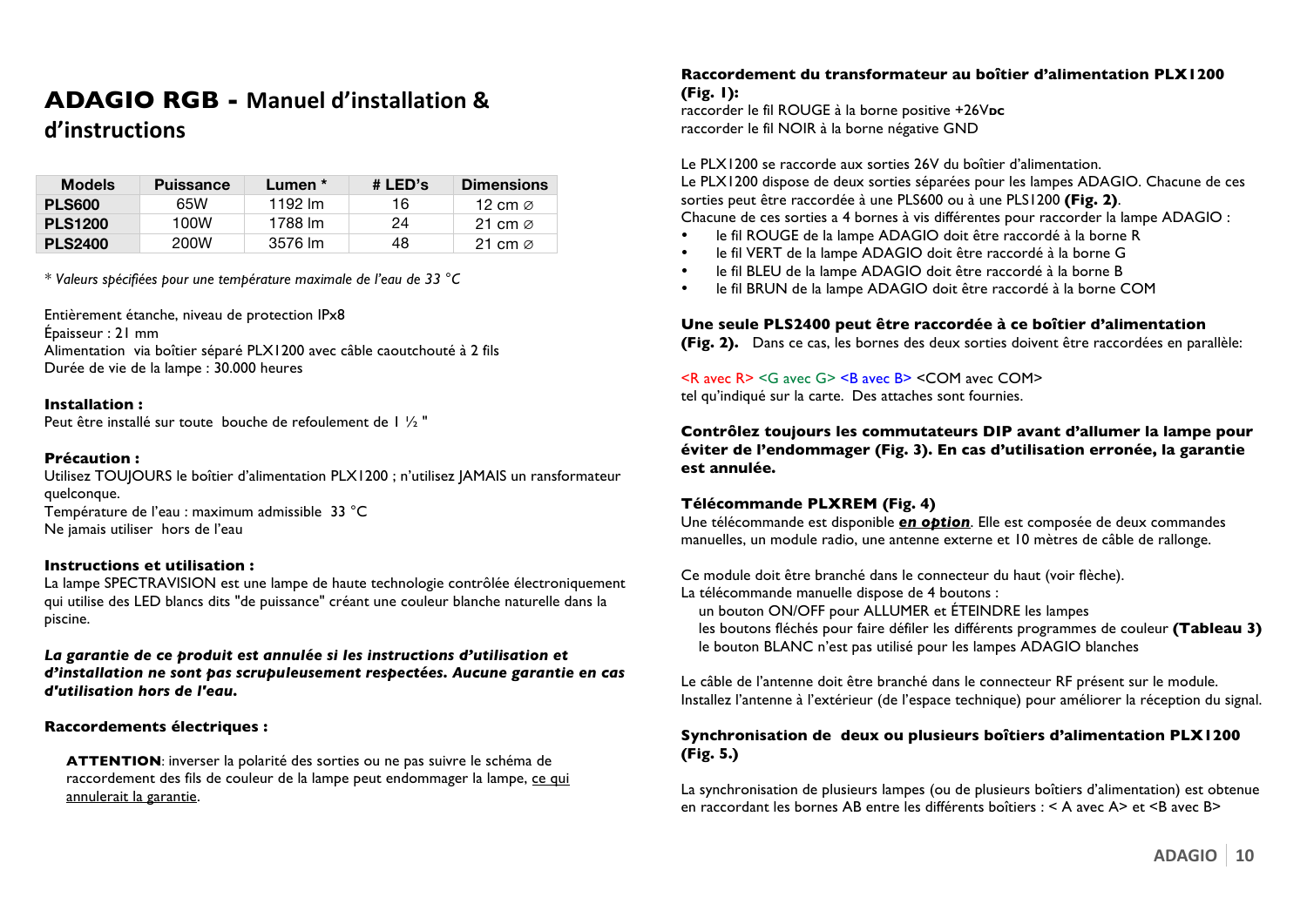# **ADAGIO Blanc - Manuel d'installation &**

## **d'instructions**

| <b>Models</b>  | <b>Puissance</b> | Lumen * | # LED's | <b>Dimensions</b>   |
|----------------|------------------|---------|---------|---------------------|
| <b>PLW600</b>  | 65W              | 2016 lm | 16      | 12 cm $\varnothing$ |
| <b>PLW1200</b> | 100W             | 4032 lm | 24      | 21 cm $\alpha$      |
| <b>PLW2400</b> | 200W             | 8064 lm | 48      | 21 cm $\alpha$      |

*\* Valeurs spécifiées pour une température maximale de l'eau de 33 °C*

Entièrement étanche, niveau de protection IPx8 Épaisseur : 21 mm Alimentation via boîtier séparé PLX1200 avec câble caoutchouté à 2 fils Durée de vie de la lampe : 30.000 heures

#### **Installation :**

Peut être installé sur toute bouche de refoulement de I 1/2 "

#### **Précaution :**

Utilisez TOUJOURS le boîtier d'alimentation PLX1200 ; n'utilisez JAMAIS un ransformateur quelconque. Température de l'eau : maximum admissible 33 °C Ne jamais utiliser hors de l'eau

#### **Instructions et utilisation :**

La lampe SPECTRAVISION est une lampe de haute technologie contrôlée électroniquement qui utilise des LED blancs dits "de puissance" créant une couleur blanche naturelle dans la piscine.

La garantie de ce produit est annulée si les instructions d'utilisation et *d'installation ne sont pas scrupuleusement respectées. Aucune garantie en cas d'utilisation hors de l'eau.*

#### **Raccordements électriques :**

**ATTENTION**: inverser la polarité des sorties ou ne pas suivre le schéma de raccordement des fils de couleur de la lampe peut endommager la lampe, ce qui annulerait la garantie.

#### **Raccordement du transformateur au boîtier d'alimentation PLX1200 (Fig. 6):**

raccorder le fil ROUGE à la borne positive +26Vpc raccorder le fil NOIR à la borne négative GND

Le PLX1200 se raccorde aux sorties 26V du boîtier d'alimentation. Le PLX1200 dispose de deux sorties séparées pour les lampes ADAGIO. Chacune de ces sorties peut être raccordée à une PLW600 ou à une PLW1200 **(Fig. 6)**. Chacune de ces sorties a 4 bornes à vis différentes pour raccorder la lampe ADAGIO :

- le fil BLEU de la lampe ADAGIO doit être raccordé à la borne B
- le fil BRUN de la lampe ADAGIO doit être raccordé à la borne COM
- Les bornes R G et B doivent être raccordées ensemble

#### **Une seule PLW2400 peut être raccordée à ce boîtier d'alimentation**

**(Fig. 7).** Dans ce cas, les bornes des deux sorties doivent être raccordées en parallèle:

 $\leq R$  avec  $R$   $\leq$   $\leq$  avec  $G$   $\geq$   $\leq$   $R$  avec  $B$   $\leq$   $COM$   $\geq$ tel qu'indiqué sur la carte. Des attaches sont fournies.

**Contrôlez toujours les commutateurs DIP avant d'allumer la lampe pour éviter de l'endommager (Fig. 3). En cas d'utilisation erronée, la garantie est annulée.**

#### **Télécommande PLXREM (Fig. 4)**

Une télécommande est disponible *en option*. Elle est composée de deux commandes manuelles, un module radio, une antenne externe et 10 mètres de câble de rallonge.

Ce module doit être branché dans le connecteur du haut (voir flèche). La télécommande manuelle dispose de 4 boutons :

un bouton ON/OFF pour ALLUMER et ÉTEINDRE les lampes les boutons fléchés contrôlent l'intensité de la lumière de la lampe blanche ADAGIO le bouton BLANC n'est pas utilisé pour les lampes ADAGIO blanches

Le câble de l'antenne doit être branché dans le connecteur RF présent sur le module. Installez l'antenne à l'extérieur (de l'espace technique) pour améliorer la réception du signal.

#### **Synchronisation de deux ou plusieurs boîtiers d'alimentation PLX1200 (Fig. 5.)**

La synchronisation de plusieurs lampes (ou de plusieurs boîtiers d'alimentation) est obtenue en raccordant les bornes AB entre les différents boîtiers : < A avec A> et <B avec B>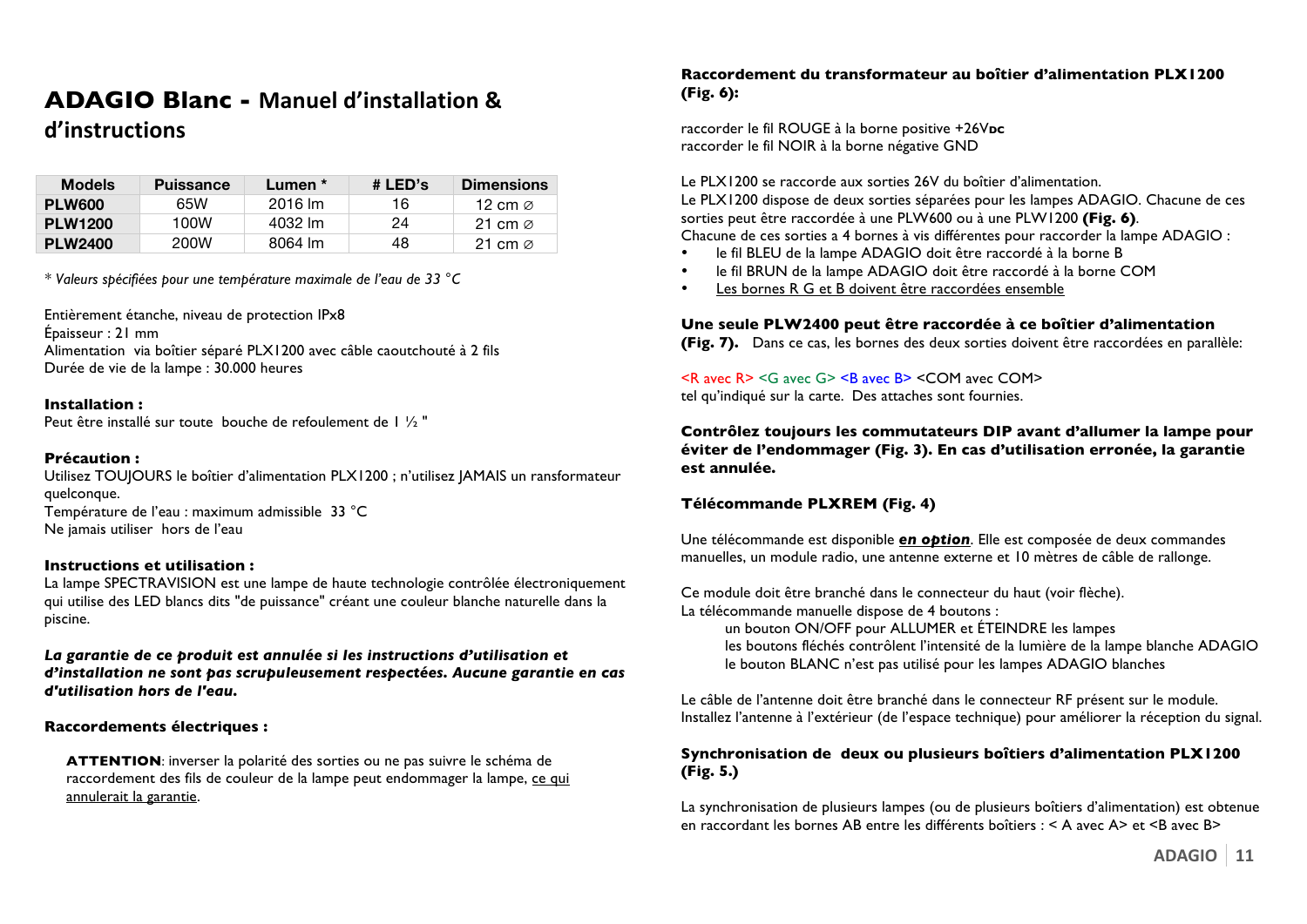## **ADAGIO RGB - Manuale d'installazione & istruzioni**

| <b>Models</b>  | <b>Power</b> | Lumen * | # LED's | <b>Dimensions</b>   |
|----------------|--------------|---------|---------|---------------------|
| <b>PLS600</b>  | 65W          | 1192 lm | 16      | 12 cm $\varnothing$ |
| <b>PLS1200</b> | 100W         | 1788 lm | 24      | 21 cm $\varnothing$ |
| <b>PLS2400</b> | 200W         | 3576 lm | 48      | 21 cm $\varnothing$ |

*\* per una temperatura massima dell'acqua di 33 °C*

Completamente impermeabile, livello di protezione IPx8

Spessore: solo 21 mm

Alimentato da una cassetta d'alimentazione separata PLX1200 con cavo di gomma con 2 fili Durata di vita della lampada : 30.000 ore

#### **Installazione:**

Può essere installata in qualsiasi presa d'acqua di 1,5"

#### **Precauzioni:**

Usate SEMPRE la cassetta d'alimentazione PLX1200 ; non usate MAI un qualunque trasformatore Temperatura massima dell'acqua ammissibile: 33 °C Non usare mai fuori dall'acqua

#### **Istruzioni e uso:**

La lampada SPECTRAVISION è una lampada hi-tech controllata elettronicamente che usa dei LED di potenza bianchi, creando un colore bianco naturale nella piscina.

*La garanzia di questo prodotto è nulla se le istruzioni d'uso e d'installazione non sono seguite correttamente. Non c'è alcuna garanzia se le lampade sono usate fuori dall'acqua.*

#### **Collegamenti elettrici:**

**ATTENZIONE**: invertire la polarità delle uscite o non seguire il diagramma di collegamento dei fili di colore della lampada può danneggiare la lampada, il che annullerebbe la garanzia.

#### **Collegamento del trasformatore alla cassetta d'alimentazione PLX1200 (Fig. 1):**

collegare il filo ROSSO al morsetto positivo +26Vpc collegare il filo NERO al morsetto negativo GND

La PLX1200 è collegata alle uscite 26V della cassetta d'alimentazione. La PLX1200 ha due uscite separate per le lampadine ADAGIO. Ciascuna di queste uscite può essere collegata ad una lampada PLS600 o una lampada PLS1200.

Ogni uscita ha 4 morsetti a vite differenti per collegare la lampada ADAGIO:

- il filo ROSSO della lampadina ADAGIO deve essere collegato al morsetto R
- il filo VERDE della lampadina ADAGIO deve essere collegato al morsetto G
- il filo BLU della lampadina ADAGIO deve essere collegato al morsetto B
- il filo MARRONE della lampada ADAGIO deve essere collegato al morsetto COM

**Si può collegare una sola PLS2400 a questa cassetta d'alimentazione (Fig. 1).** In questo caso, i morsetti delle due uscite devono essere collegati in parallelo:

#### $\leq R$  con  $R$   $\leq$   $\leq$  con  $G$   $\leq$   $\leq$   $R$  con B  $\leq$   $\leq$   $\leq$   $\leq$   $\leq$   $\leq$   $\leq$   $\leq$   $\leq$   $\leq$   $\leq$   $\leq$   $\leq$   $\leq$   $\leq$   $\leq$   $\leq$   $\leq$   $\leq$   $\leq$   $\leq$   $\leq$   $\leq$   $\leq$   $\leq$   $\leq$   $\leq$   $\$

come indicato sulla scheda elettronica. Dei fermacavi sono forniti.

#### **Controllate sempre gli interruttori DIP PRIMA di accendere la lampada (Fig. 3). per evitare di danneggiarla e annullare la garanzia.**

#### **Telecomando PLXREM (Fig. 4)**

Un telecomando è disponibile *opzionalmente*. È composto di due comandi manuali, un modulo radio, un'antenna esterna e 10 metri di cavo di prolunga.

Questo modulo deve essere attaccato nel connettore superiore (vedere freccia). Il telecomando manuale ha 4 tasti:

un tasto ON/OFF per ACCENDERE e SPEGNERE le lampadine due tasti freccia per scorrere i differenti programmi di colore **(Lista 4)** un tasto BIANCO per selezionare il tipo di bianco

Il cavo dell'antenna deve essere collegato nel connettore RF sul modulo. Installate l'antenna all'esterno (dello spazio tecnico) per migliorare la ricezione del segnale.

#### **Sincronizzare due o molteplici cassette d'alimentazione PLX1200 (Fig. 5)**

La sincronizzazione di molteplici lampadine (o di molteplici cassette d'alimentazione) si ottiene collegando i morsetti AB tra le differenti cassette: < A con A> e <B con B>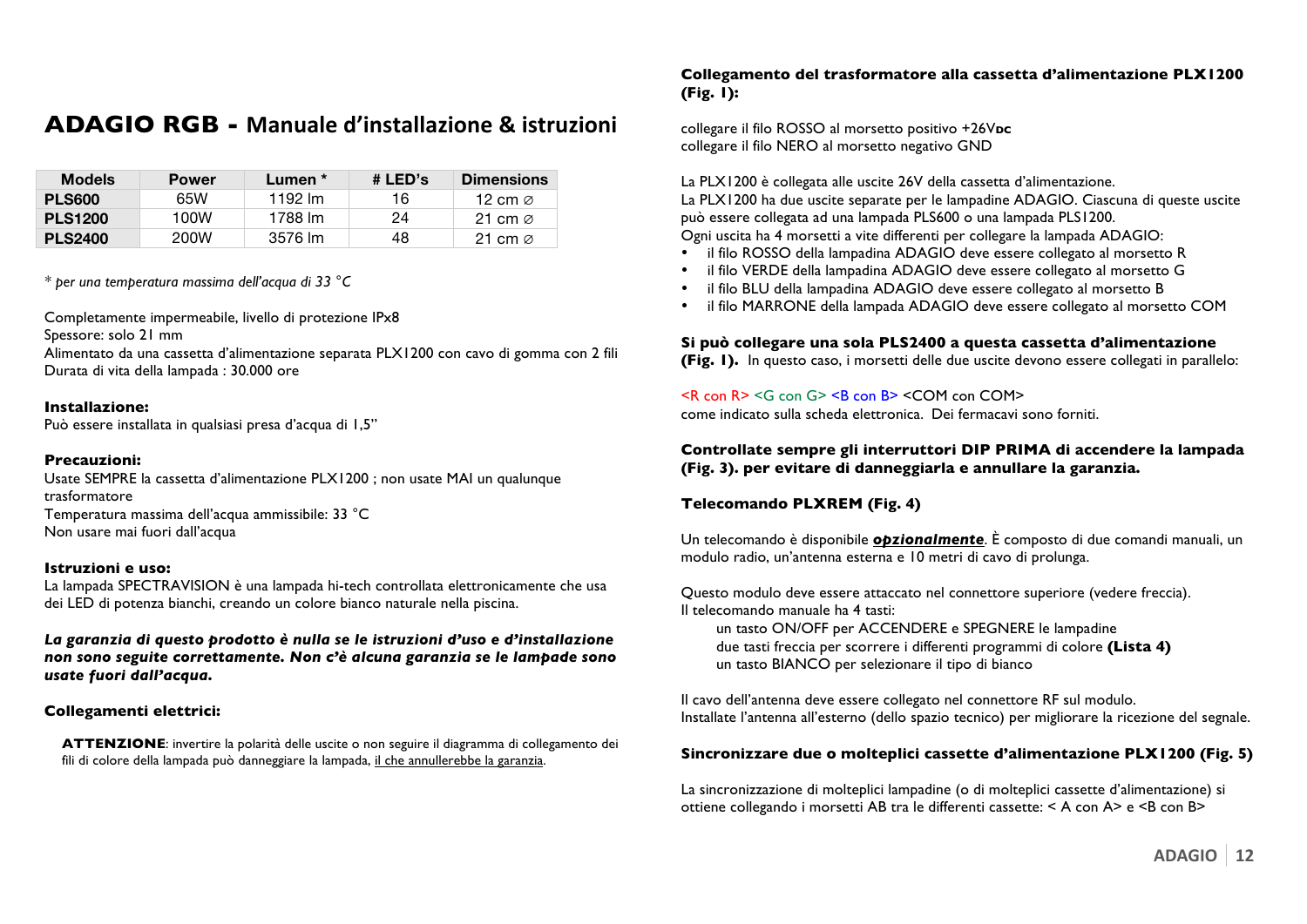## **ADAGIO Bianco - Manuale d'installazione &**  $istruzioni$

| <b>Models</b>  | <b>Power</b> | Lumen * | # LED's | <b>Dimensions</b>   |
|----------------|--------------|---------|---------|---------------------|
| PLW600         | 65W          | 2016 lm | 16      | 12 cm $\varnothing$ |
| <b>PLW1200</b> | 100W         | 4032 lm | 24      | 21 cm $\alpha$      |
| <b>PLW2400</b> | 200W         | 8064 lm | 48      | 21 cm $\varnothing$ |

*\* per una temperatura massima dell'acqua di 33 °C*

Completamente impermeabile, livello di protezione IPx8

Spessore: solo 21 mm

Alimentato da una cassetta d'alimentazione separata PLX1200 con cavo di gomma con 2 fili Durata di vita della lampada : 30.000 ore

#### **Installazione:**

Può essere installata in qualsiasi presa d'acqua di 1,5"

#### **Precauzioni:**

Usate SEMPRE la cassetta d'alimentazione PLX1200 ; non usate MAI un qualunque trasformatore Temperatura massima dell'acqua ammissibile: 33 °C Non usare mai fuori dall'acqua

#### **Istruzioni e uso:**

La lampada SPECTRAVISION è una lampada hi-tech controllata elettronicamente che usa dei LED di potenza bianchi, creando un colore bianco naturale nella piscina.

*La garanzia di questo prodotto è nulla se le istruzioni d'uso e d'installazione non sono seguite correttamente. Non c'è alcuna garanzia se le lampade sono usate fuori dall'acqua.*

#### **Collegamenti elettrici:**

**ATTENZIONE**: invertire la polarità delle uscite o non seguire il diagramma di collegamento dei fili di colore della lampada può danneggiare la lampada, il che annullerebbe la garanzia.

#### **Collegamento del trasformatore alla cassetta d'alimentazione PLX1200 (Fig. 6):**

collegare il filo ROSSO al morsetto positivo +26Vpc collegare il filo NERO al morsetto negativo GND

La PLX1200 è collegata alle uscite 26V della cassetta d'alimentazione. La PLX1200 ha due uscite separate per le lampadine ADAGIO. Ciascuna di queste uscite può essere collegata ad una lampada PLW600 o una lampada PLW1200 **(Fig. 6)**. Ogni uscita ha 4 morsetti a vite differenti per collegare la lampada ADAGIO:

- il filo BLU della lampadina ADAGIO deve essere collegato al morsetto B
- il filo MARRONE della lampada ADAGIO deve essere collegato al morsetto COM
- I morsetti R, G e B devono essere collegati insieme

#### **Si può collegare una sola PLW2400 a questa cassetta d'alimentazione**

**(Fig. 7).** In questo caso, i morsetti delle due uscite devono essere collegati in parallelo:

 $\leq R$  con R $\geq$   $\leq$ G con G $\geq$   $\leq$ B con B $\geq$   $\leq$ COM con COM $\geq$ come indicato sulla scheda elettronica. Dei fermacavi sono forniti.

#### **Controllate sempre gli interruttori DIP PRIMA di accendere la lampada (Fig. 3). per evitare di danneggiarla e annullare la garanzia.**

#### **Telecomando PLXREM (Fig. 4)**

Un telecomando è disponibile *opzionalmente*. È composto di due comandi manuali, un modulo radio, un'antenna esterna e 10 metri di cavo di prolunga.

Questo modulo deve essere attaccato nel connettore superiore (vedere freccia). Il telecomando manuale ha 4 tasti:

un tasto ON/OFF per ACCENDERE e SPEGNERE le lampadine due tasti freccia per controllare l'intensità della luce delle lampadine bianche ADAGIO il tasto BIANCO non serve a niente per le lampadine bianche ADAGIO

Il cavo dell'antenna deve essere collegato nel connettore RF sul modulo. Installate l'antenna all'esterno (dello spazio tecnico) per migliorare la ricezione del segnale.

#### **Sincronizzare due o molteplici cassette d'alimentazione PLX1200 (Fig. 5)**

La sincronizzazione di molteplici lampadine (o di molteplici cassette d'alimentazione) si ottiene collegando i morsetti AB tra le differenti cassette: < A con A> e <B con B>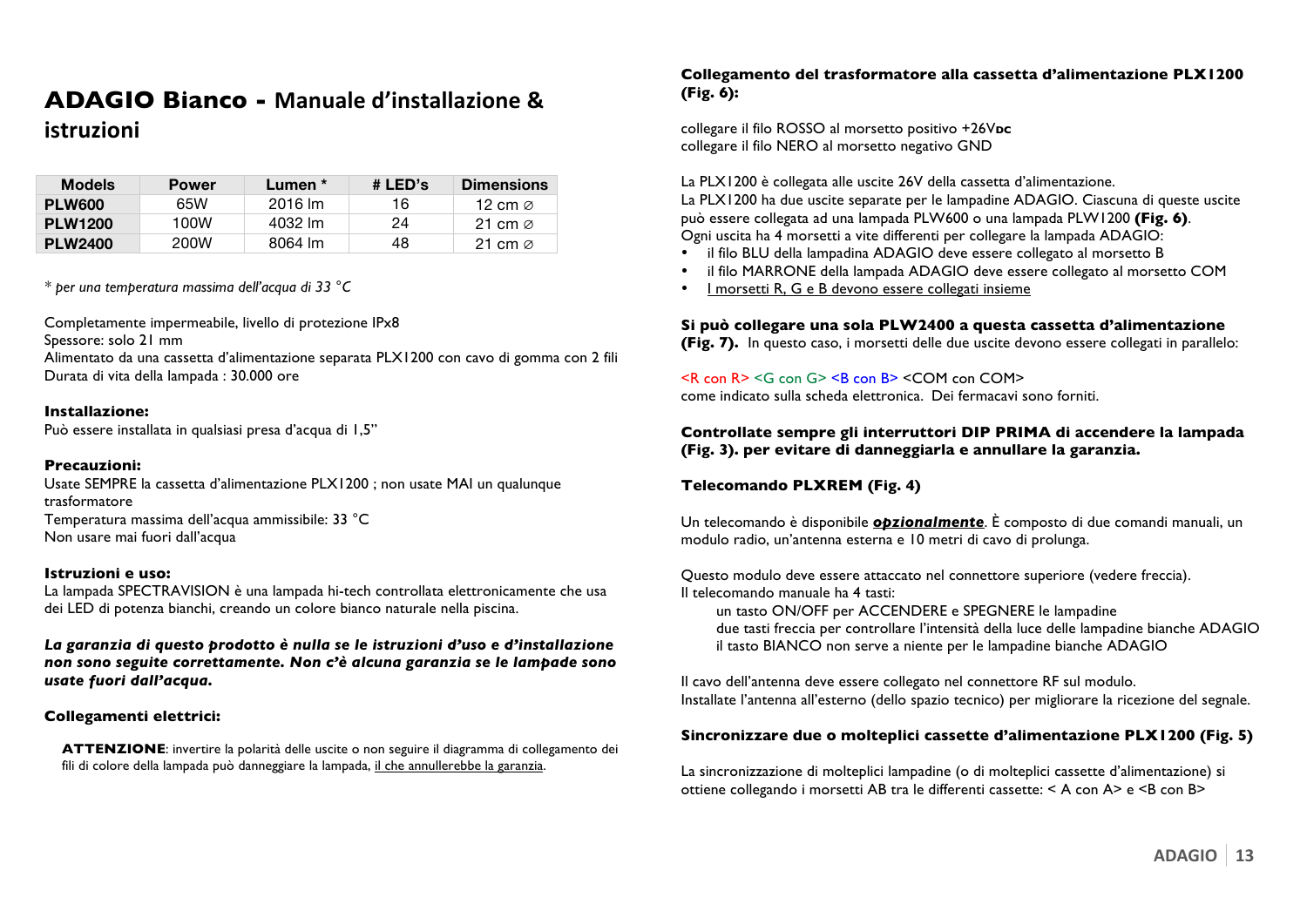## **ADAGIO RGB - Instalación y manual de**

## $in$ strucciones

| <b>Modelos</b> | <b>Potencia</b> | Lumen * | # LED's | <b>Dimensiones</b>  |
|----------------|-----------------|---------|---------|---------------------|
| <b>PLS600</b>  | 65W             | 1192 lm | 16      | 12 cm $\varnothing$ |
| <b>PLS1200</b> | 100W            | 1788 lm | 24      | 21 cm $\varnothing$ |
| <b>PLS2400</b> | 200W            | 3576 lm | 48      | 21 cm $\varnothing$ |

*\* Especificaciones a temperatura máxima del agua 33° C*

Completamente estanco, nivel de protección IPx8

Espesor: sólo 21mm

Accionado por cuadro de mando separado PLX1200, con 4 metros de cable de goma de 2 hilos

Vida de la bombilla: 30.000 horas

#### **Instalación:**

Puede instalarse en cualquier toma de agua de 1,5"

#### **Precauciones:**

Usar SIEMPRE con cuadro de mandos PLX1200, NUNCA con transformador convencional Temperatura máxima admisible del agua: 33 ° C No se debe usar nunca fuera del agua

#### **Instrucciones y uso:**

La lámpara ADAGIO es una lámpara con control electrónico de alta tecnología basada en LEDs de gran potencia blancos que crea un color blanco natural en la piscina.

*La garantía de este producto se anula si no se siguen las instrucciones de uso correctamente. No hay garantía si se usan las luces fuera del agua"*

#### **Conexiones eléctricas:**

**ATENCIÓN:** si se invierte la polaridad de la potencia de salida o no se sigue el esquema de colores del cableado de la lámpara, se pueden causar daños graves a la lámpara y se anulará la garantía.

#### **Conexión eléctrica del transformador al cuadro de mandos PLX1200 (Fig. 1):**

El cable ROJO al borne positivo +26VDC El cable NEGRO al borne negativo GND

El PLX1200 se conecta a la salida de corriente de 26V del cuadro de mandos. El PLX1200 tiene dos salidas separadas para luces ADAGIO. Cada una de estas salidas puede conectarse a una lámpara PLS600 o PLS1200.

Cada salida tiene 4 bornes diferentes con tornillo para conectar la lámpara ADAGIO:

- El cable ROJO de la lámpara ADAGIO debe estar conectado al borne R
- El cable VERDE de la lámpara ADAGIO debe estar conectado al borne G
- El cable AZUL de la lámpara ADAGIO debe estar conectado al borne B
- El cable MARRÓN de la lámpara ADAGIO debe estar conectado al borne COM

#### **Sólo puede conectarse un PLS2400 a este cuadro de mandos (Fig. 1).**

En este caso, los bornes de ambas salidas deben estar conectados en paralelo:  $\leq R$  con  $R$   $\leq$   $\leq$   $\leq$   $\leq$   $\leq$   $\leq$   $\leq$   $\leq$   $\leq$   $\leq$   $\leq$   $\leq$   $\leq$   $\leq$   $\leq$   $\leq$   $\leq$   $\leq$   $\leq$   $\leq$   $\leq$   $\leq$   $\leq$   $\leq$   $\leq$   $\leq$   $\leq$   $\leq$   $\leq$   $\leq$   $\leq$   $\leq$   $\leq$   $\leq$   $\$ según se indica en la placa de conexiones. Las puentes van incluidos.

#### **Compruebe siempre los ajustes del conmutador DIP ANTES de encender la corriente para evitar dañar la lámpara e invalidar la garantía (Fig. 3).**

#### **Control remoto PLXREM (Fig. 4)**

Hay disponible un control remoto *opcional*. Consta de dos mandos a distancia de mano, un módulo de radio, una antena externa y un cable alargador de 10 m.

Este módulo se debe poner en el conector superior (véase la flecha). El mando a distancia de mano tiene 4 botones:

Un botón ON/OFF para encender y apagar las luces Dos flechas para desplazarse a los diversos programas de color **(Lista 5)** Un botón BLANCO para seleccionar los 3 tonos blancos

El cable de la antena se debe poner en el conector RF del módulo. Instale la antena fuera (de la sala de máquinas) para mejorar la recepción de la señal.

#### **Sincronización de dos o más cuadros de mando PLX1200 (Fig. 5)**

La sincronización de varias luces (o varios cuadros de mando) se hace conectando los bornes AB entre los diversos cuadros: < A con A > y < B con B>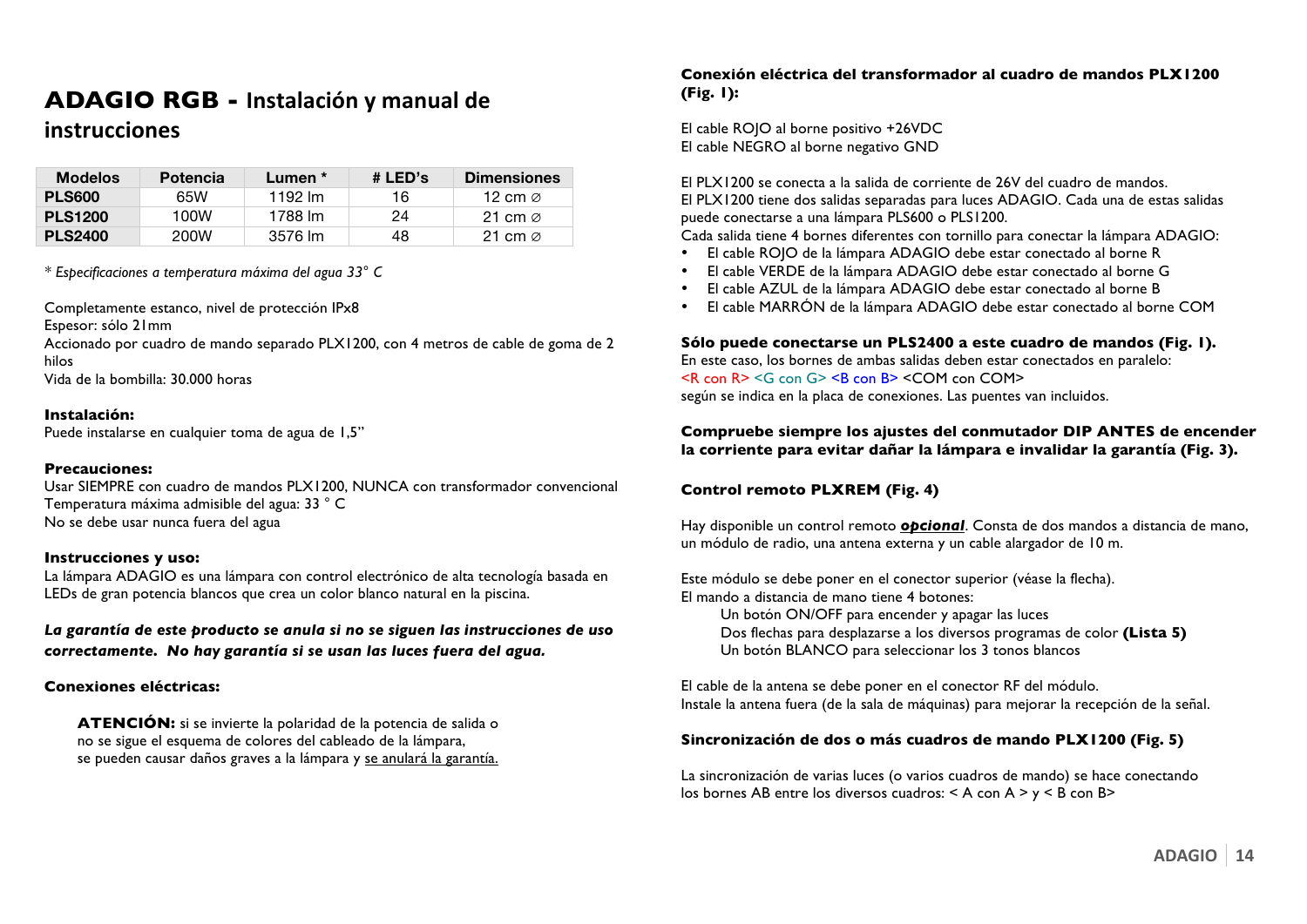## **ADAGIO Blanco - Instalación y manual de**

### $in$ strucciones

| <b>Modelos</b> | <b>Potencia</b> | Lumen * | # LED's | <b>Dimensiones</b>  |
|----------------|-----------------|---------|---------|---------------------|
| <b>PLW600</b>  | 65W             | 2016 lm | 16      | 12 cm $\varnothing$ |
| <b>PLW1200</b> | 100W            | 4032 lm | 24      | 21 cm $\varnothing$ |
| <b>PLW2400</b> | 200W            | 8064 lm | 48      | 21 cm $\varnothing$ |

*\* Especificaciones a temperatura máxima del agua 33° C*

Completamente estanco, nivel de protección IP 68

Espesor: sólo 21mm

Accionado por cuadro de mando separado PLX1200, con 4 metros de cable de goma de 2 hilos

Vida de la bombilla: 30.000 horas

#### **Instalación:**

Puede instalarse en cualquier toma de agua de 1,5"

#### **Precauciones:**

Usar SIEMPRE con cuadro de mandos PLX1200, NUNCA con transformador convencional Temperatura máxima admisible del agua: 33 ° C No se debe usar nunca fuera del agua

#### **Instrucciones y uso:**

La lámpara ADAGIO es una lámpara con control electrónico de alta tecnología basada en LEDs de gran potencia blancos que crea un color blanco natural en la piscina.

*La garantía de este producto se anula si no se siguen las instrucciones de uso correctamente. No hay garantía si se usan las luces fuera del agua"*

#### **Conexiones eléctricas:**

**ATENCIÓN:** si se invierte la polaridad de la potencia de salida o no se sigue el esquema de colores del cableado de la lámpara, se pueden causar daños graves a la lámpara y se anulará la garantía.

#### **Conexión eléctrica del transformador al cuadro de mandos PLX1200 (Fig. 6):**

El cable ROJO al borne positivo +26VDC El cable NEGRO al borne negativo GND

El PLX1200 se conecta a la salida de corriente de 26V del cuadro de mandos. El PLX1200 tiene dos salidas separadas para luces ADAGIO. Cada una de estas salidas puede conectarse a una lámpara PLW600 o PLW1200 **(Fig. 6)**. Cada salida tiene 4 bornes diferentes con tornillo para conectar la lámpara ADAGIO:

- El cable AZUL de la lámpara ADAGIO debe estar conectado al borne B
- El cable MARRÓN de la lámpara ADAGIO debe estar conectado al borne COM
- Los bornes R, G y B deben puentearse juntos

#### **Sólo puede conectarse un PLW2400 a este cuadro de mandos (Fig. 7).**

En este caso, los bornes de ambas salidas deben estar conectados en paralelo:  $\leq R$  con  $R$   $\leq$   $\leq$   $\leq$   $\leq$   $\leq$   $\leq$   $\leq$   $\leq$   $\leq$   $\leq$   $\leq$   $\leq$   $\leq$   $\leq$   $\leq$   $\leq$   $\leq$   $\leq$   $\leq$   $\leq$   $\leq$   $\leq$   $\leq$   $\leq$   $\leq$   $\leq$   $\leq$   $\leq$   $\leq$   $\leq$   $\leq$   $\leq$   $\leq$   $\leq$   $\$ según se indica en la placa de conexiones. Las puentes van incluidos.

#### **Compruebe siempre los ajustes del conmutador DIP ANTES de encender la corriente para evitar dañar la lámpara e invalidar la garantía (Fig. 3).**

#### **Control remoto PLXREM (Fig. 4)**

Hay disponible un control remoto *opcional*. Consta de dos mandos a distancia de mano, un módulo de radio, una antena externa y un cable alargador de 10 m.

Este módulo se debe poner en el conector superior (véase la flecha). El mando a distancia de mano tiene 4 botones:

Un botón ON/OFF para encender y apagar las luces Los botones de flecha controlan la intensidad luminosa de la lámpara ADAGIO blanca El botón BLANCO no se usa para ADAGIO blanca

El cable de la antena se debe poner en el conector RF del módulo. Instale la antena fuera (de la sala de máquinas) para mejorar la recepción de la señal.

#### **Sincronización de dos o más cuadros de mando PLX1200 (Fig. 5)**

La sincronización de varias luces (o varios cuadros de mando) se hace conectando los bornes AB entre los diversos cuadros: < A con A > y < B con B>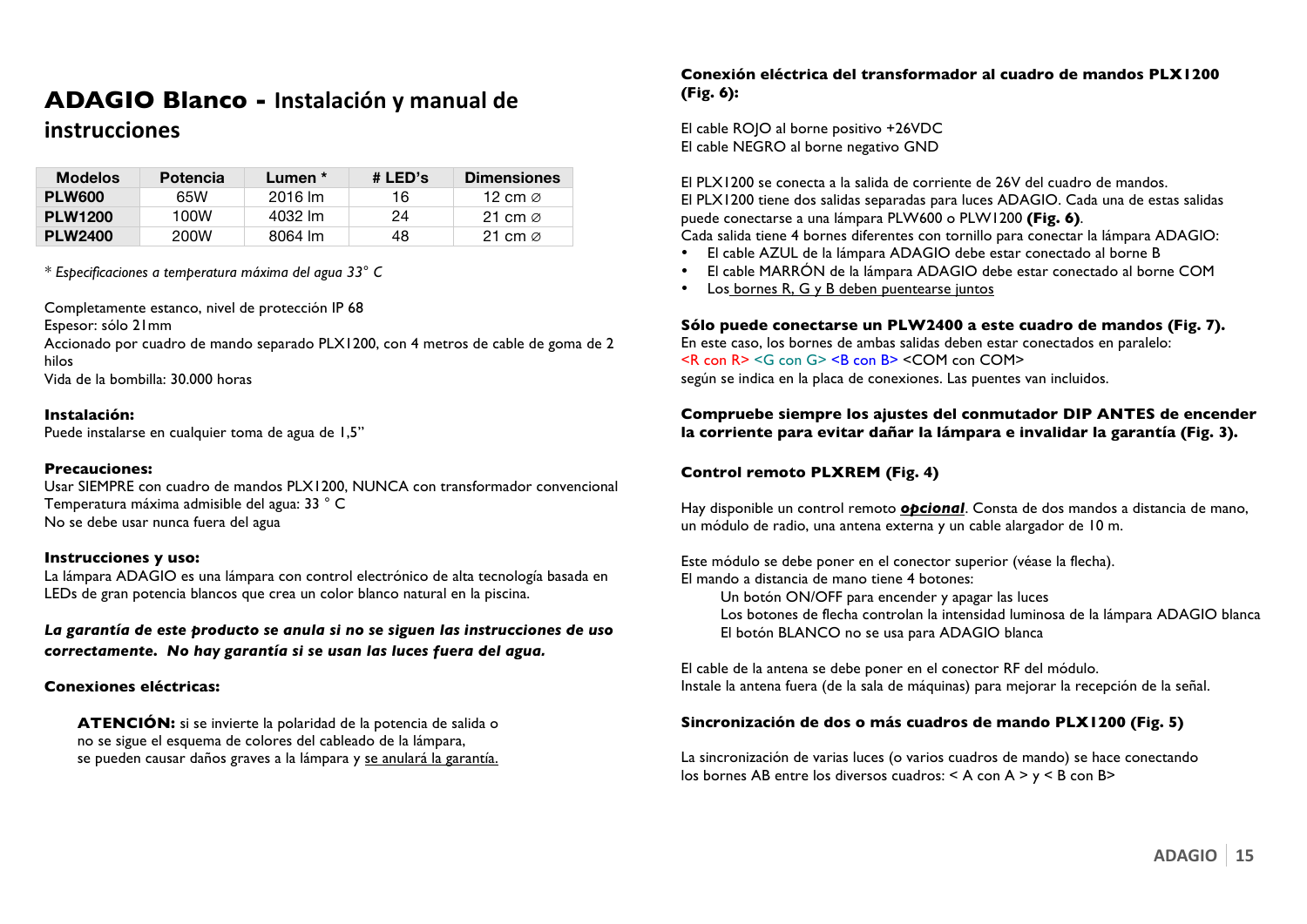## **ADAGIO RGB - Installations- und Betriebsanleitung**

| <b>Models</b>  | <b>Strom</b> | Lumen * | # LED's | <b>Dimensionen</b>  |
|----------------|--------------|---------|---------|---------------------|
| <b>PLS600</b>  | 65W          | 1192 lm | 16      | 12 cm $\varnothing$ |
| <b>PLS1200</b> | 100W         | 1788 lm | 24      | 21 cm $\alpha$      |
| <b>PLS2400</b> | 200W         | 3576 lm | 48      | 21 cm $\varnothing$ |

*\* Spezifiziert für höchstens 33°C Wassertemperatur*

Vollständig wasserdicht, Schutzart IP X8

Bauhöhe: nur 21mm

Stromversorgung durch separate Power Box PLX1200 über 4 Meter langes Gummikabel.

Die Lebensdauer der Leuchtmittel beträgt über 30 000 Stunden

#### **Installation:**

Die Lampe kann in Verbindung mit jeder 38mm (11/2") Mauerdurchführung verbaut werden

#### **ACHTUNG:**

AUSSCHLIESSLICH Power Box PLX1200 verwenden, NIEMALS mit einem anderen Transformator verbinden Höchste zulässige Wassertemperatur: 33°C Niemals außerhalb des Wassers verwenden

#### **Anleitung und Betrieb:**

Das Licht von SPECTRAVISION ist ein elektronisch gesteuertes Hightech-Licht, basierend auf weißen Power-LED, die ein natürliches weißes Licht im Swimmingpool schaffen.

*Die Garantie für dieses Produkt verfällt, wenn die Anweisungen für die Benutzung und Installation nicht korrekt eingehalten werden. Keine Garantie, wenn die Leuchten außerhalb des Wassers verwendet werden. Bitte lassen Sie die Installation durch Fachpersonal durchführen.*

#### **Elektrische Anschlüsse:**

**HINWEIS**: Die Umkehr der Polarität des Ausgangsstromes bzw. das Nichteinhalten der Farbschemen bei der Verkablung der Leuchten kann zu schwerer Beschädigung der Leuchten und Garantieverfall führen.

#### **Elektrischer Anschluss des Transformators an die PLX1200 Power Box (Fig. 1):**

ROTES Kabel für den Plus-Anschluss +26V**DC** SCHWARZES Kabel für den Negativ-Anschluss GND

PLX1200 wird an den 26V-Stromausgang de Power Box angeschlossen.

PLX1200 weist zwei separate Ausgänge für ADAGIO-Leuchten auf. Jede der beiden Ausgänge können an eine PLS600 oder eine PLS1200-Leuchte angeschlossen werden.

Jeder Ausgang hat zwei verschiedene Schraubkontakte für den Anschuss der ADAGIO-Leuchte:

- Das ROTES Kabel der ADAGIO-Leuchte muss an den Anschluss R angeschlossen werden
- Das GRÜNES Kabel der ADAGIO-Leuchte muss an den Anschluss G angeschlossen werden
- Das BLAUE Kabel der ADAGIO-Leuchte muss an den Anschluss B angeschlossen werden
- Das BRAUNE Kabel der ADAGIO-Leuchte muss an den Anschluss COM angeschlossen werden

**Nur ein einzelner PLS2400 kann an diese Power Box angeschlossen werden (Fig. 1).** In diesem Fall müssen die Klemmen beider Anschlüsse parallel geschaltet werden: <R mit R> <G mit G> <B mit B> <COM mit COM> wie auf der Platte angegeben. Bügel sind eingeschlossen.

#### **Prüfen Sie stets die Stellung des DIP-Schalters VOR der pannungszufuhr, um Beschädigung der Leuchte und Garantieverfall zu verhindern (Fig. 3).**

#### **Fernsteuerung PLXREM (Fig. 4)**

Es ist eine *optionale* Fernsteuerung vorhanden. Es besteht aus zwei Fernsteuerungen, einem Funkmodul, einer externen Antenne und 10 Meter Verlängerungskabel. Dieses Modul muss im oberen Anschluss eingesteckt werden (siehe Pfeil). Die Fernsteuerung hat 4 Tasten: ein AN/AUS Schalter, um die Leuchten AN bzw. AUS zu schalten. zwei Pfeile zum Auswählen der verschiedenen Farbprogramme **(Tabelle 6)**

eine WEISSE Taste zur Auswahl des gewünschten Weiß

Das Antennenkabel muss in den RF-Anschluss auf dem Modul angeschlossen werden. Installieren Sie die Antenne außerhalb (des Technikraums), um den Signalempfang zu verbessern.

#### **Synchronisierung von zwei oder mehr PLX1200 Power Boxen (Fig. 5)**

Die Synchronisierung von mehreren Leuchten (oder mehrere Power Boxen) wird erzielt, indem die AB-Terminals zwischen den verschiedenen Boxen angeschlossen wird: <A mit A> und <B mit B>